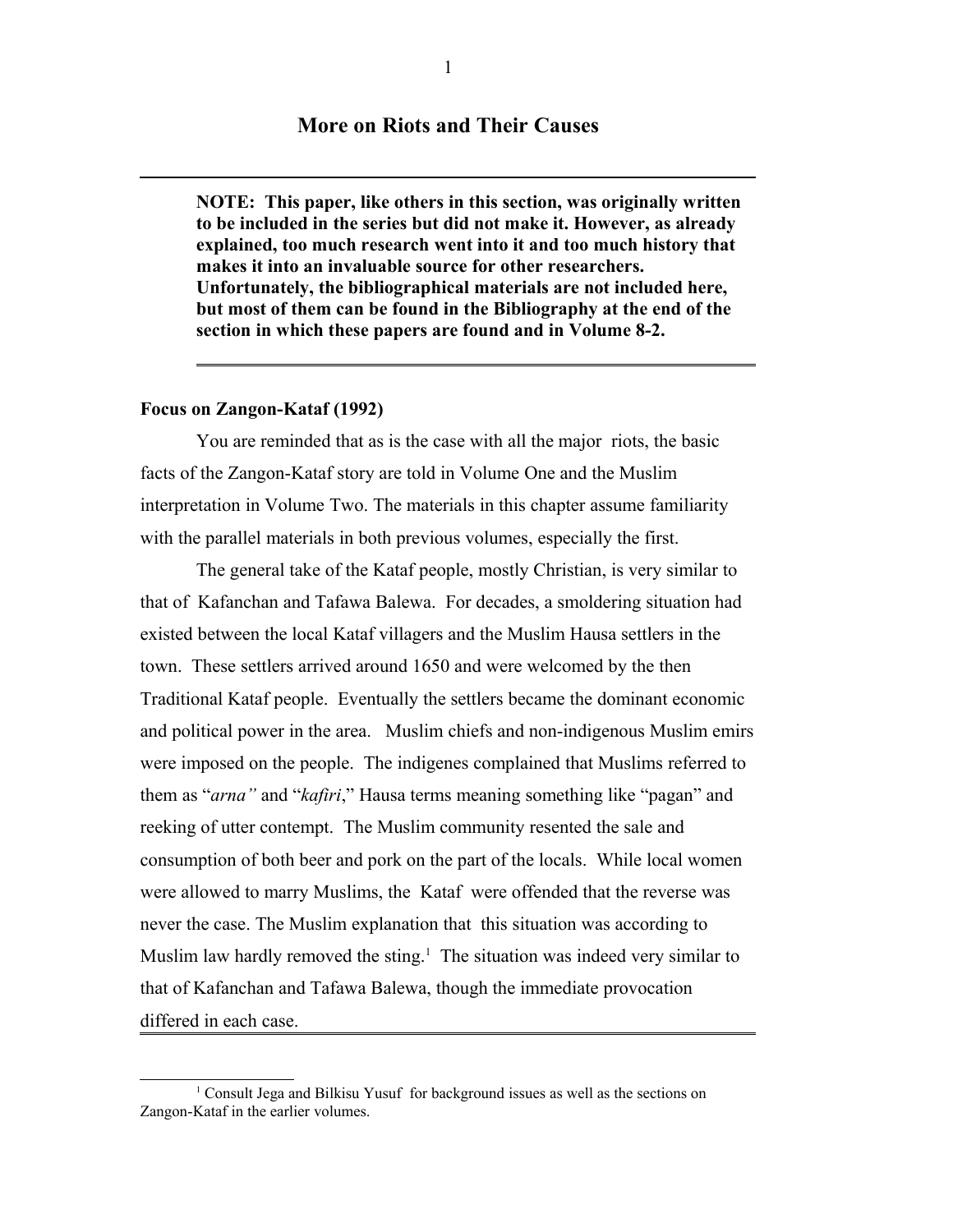The Kaduna State Branch of CAN, during its World Press Conference in 1992, expressed itself in an unusually aggressive tone. They viewed this riot in the larger context of the entire riot series from the beginning. It was not just local Muslims, but the entire Nigerian Hausa-Fulani Muslim community that was the aggressor against all Christians. All Muslims are expected to support each other in this struggle, including governor and security apparatus, no matter the nature of the provocation. Islam "*uber alles*!" That is why it was so dangerous that, according to CAN, the "National Security System in Kaduna State is firmly controlled by Hausa-Fulani officers."

How did this riot actually start? And who started it? It will be an interesting exercise to compare CAN's answer to this question to that of Muslims in Volume Two and to the flow of events as reported in Volume One. I will not repeat those here, but to whet your appetite, let me just intimate that they are by no means the same! CAN, however, was not plagued by different interpretations; it had no doubts on this score.

It all started on February 6, 1992, the day on which the market talked about in the earlier volumes "was to move across the street to a better location *already prepared by the Local Government Council."* The claim in italics which are mine, not the original—is in hot dispute. Here's the CAN version:

On getting to the new site on this fateful day, unsuspecting early market goers, largely Christian Kataf Natives, were attacked by the largely Muslim Hausa-Fulani settlers, using dangerous weapons such as machine guns and daggers, leading to loss of lives and massive destruction of property. The situation rose to this uncontrollable level because of the stand taken by Hausa settlers who think they are above the law. Of even greater threat to peaceful co-existence are those who believe they have divine authority to rule over other and to control and determine their spiritual, social and economic life. Because of their lofty position in Government, these very few powerful and well-connected individuals, openly vowed to prevent duly constituted authority from implementing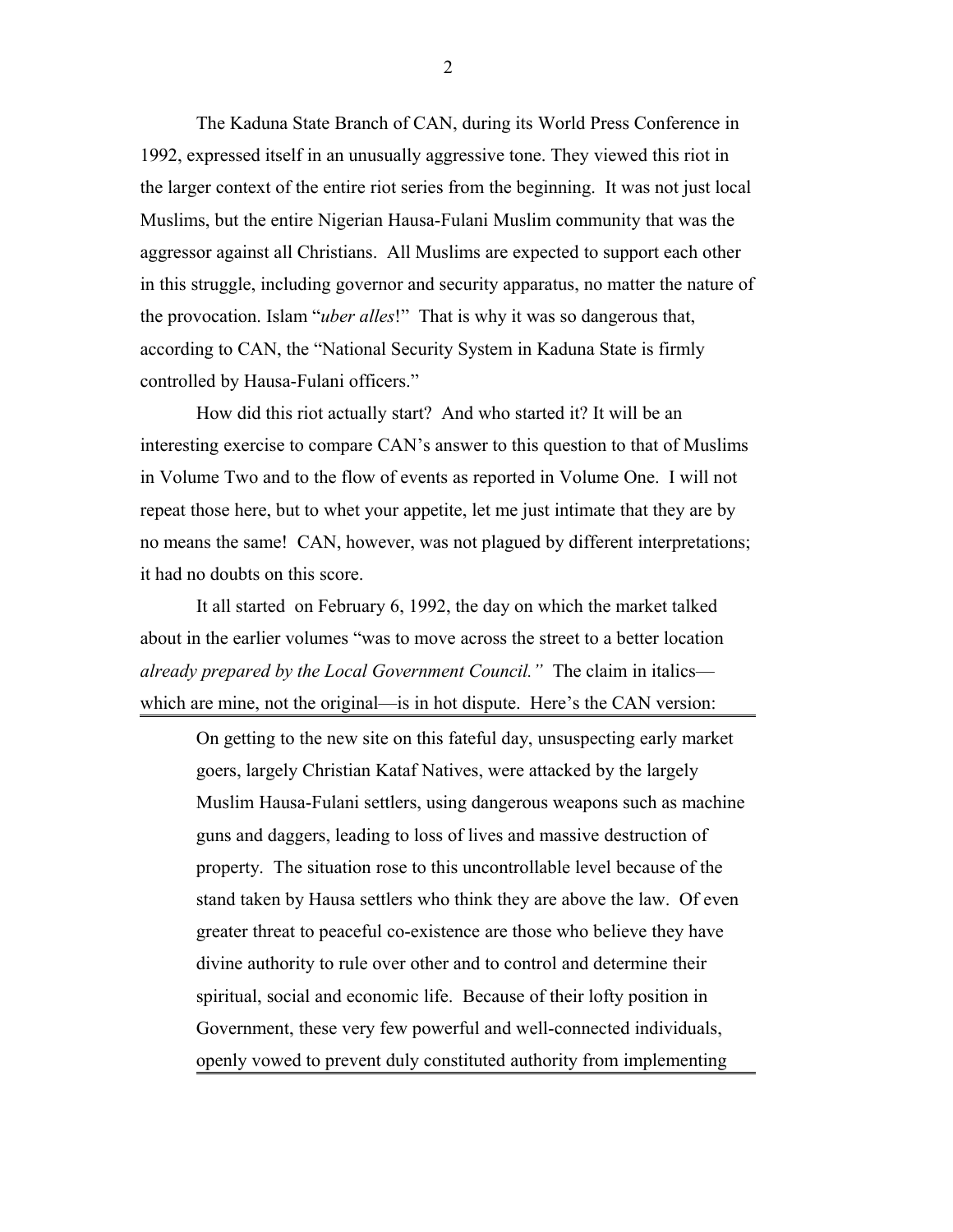decisions taken by the Local Government Council in the interests of the larger society.

So far CAN's explanation of the first installment, but what of the next on May 17? Who started that one? Was it a "spontaneous action, a mere spillover or was it carefully planned?" The document backtracks to May 9, the day on which "a letter was written to Sultan… Dasuki to formally notify him of plan to start a *Jihad*…" It came from the " radical" Muslim Nigerian Aid Group of Jama'atul Izalatul Bidi'a/Ikamatu Sunna in Zangon-Kataf. It was a "strongly worded letter in Hausa" and copied to the Emir of Zaria, the Commissioner of Police and some other security officials, to the Chairman of the Zangon-Kataf Local Government Council, the District Head and to "some Islamic groups." Charges CAN, "Subsequently, they made good their promise to start a war five days after this letter was written to their spiritual leaders." That is the background.

The immediate cause for the renewed rioting was "the dramatic entry into Kaduna" on May 17 of some powerful Muslim personalities who carried with them "the wounded and corpses of some of the rioters" of Zangon-Kataf, some 400 kilometres away. The vehicle was provided by the Governor, himself a Muslim from Zango. The riot was clearly premeditated. It was carried out at night, which made it difficult to identify the culprits. Those who were trapped would be either killed or severely wounded if they could not recite the Muslim confession or some other Arabic passage.

The anonymous author of the lengthy account in *TC (*3/1992), reporting on the same "death parade" in Kaduna, suggests this was staged for the very purpose of arousing "religious sentiments not just against Katafs but all Christians." And so "a purely communal fracas in a village was transformed into a wider religious war covering the whole state and resulting in the death of many Christians" and destruction of their properties, including many churches.

The pattern was typical. A *TC* reporter began to notice that this particular riot had taken on the same pattern that other riots were following and that became very clear to me as I moved from one riot to the other and which I referred to already in Volume One. The pattern is that a quarrel arises between Muslims and

3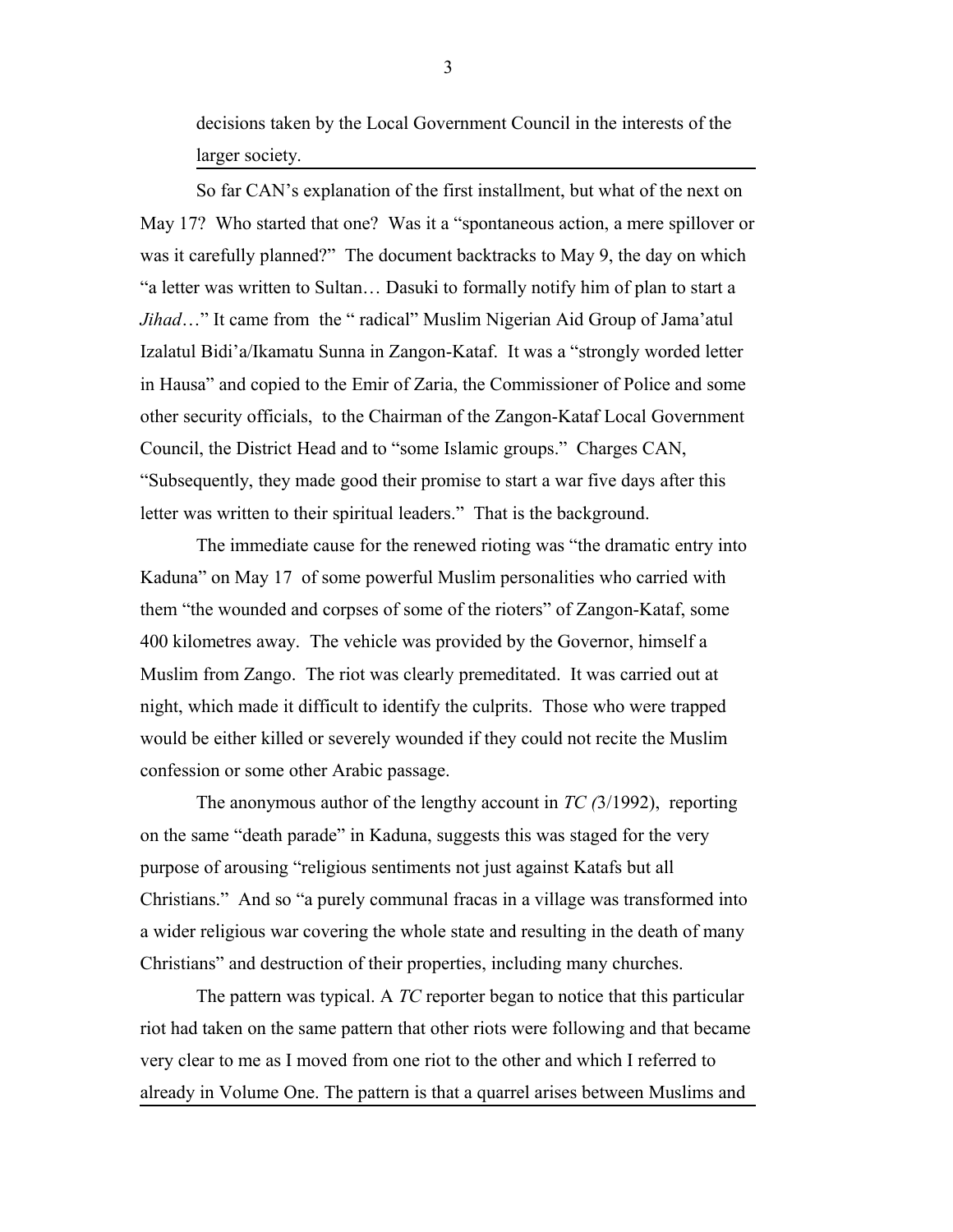their neighbours in a remote place. The quarrel results in a clash, which results in deaths on both sides. The Muslims carry their dead bodies and injured ones to the cities where the sight will provoke those of their faith into rage. Consequently a vendetta is unleashed on innocent and unprotected Nigerians.<sup>[2](#page-3-0)</sup> The Kafanchan series was classic.

It was classic in more ways. The familiar charge was once again that the security forces were slow in coming. The police did not intervene "until about 1:30 p.m. the following day." People were under the impression that "police and rioters had reached an understanding, since the commanders are their ethnic brothers." The rioters were left undisturbed until the military took over—but not until May 18.

The same ethnic power line could be traced everywhere. Both army and the SSS (a security force) were "fully controlled" by the same ethnic group. The State Governor himself, also a "Hausa-Fulani settler," was "knee-deep in this conflict." These ties were the reason no Hausa-Fulani were detained, only Katafs.

The religious nature of the riots was demonstrated clearly by the fact that churches and pastors who were not Kataf at all were among the victims. It was directed to all Christians. Besides, the Governor called in the Roman Catholic Archbishop of Kaduna for consultation. Why, if it were not a religious riot?

The "remote cause," to use bureaucratese, was the long-standing bone of contention of Muslim control over Kataf land came up again as well. "A situation in which a minority is more powerful and dictates to the majority… is unacceptable," CAN proclaimed. The situation "only reminds one of the obnoxious apartheid system…against which this country has fought…."[3](#page-3-1)

In the previous chapter we learnt of the general role of government media in such events. This riot was no exception at this front either. The *NN* showed "brazen partiality" in its editorials of June 4 and 5. They openly served "the interests of the Hausa-Fulani" and were clearly not written by the paper's Editorial Board! Government radio stations in Kaduna also came out with

<span id="page-3-0"></span><sup>2</sup>Anonymous, *TC*, 3/92, p. 15.

<span id="page-3-1"></span><sup>3</sup>CAN, Kaduna State Branch, 17 Jun/92.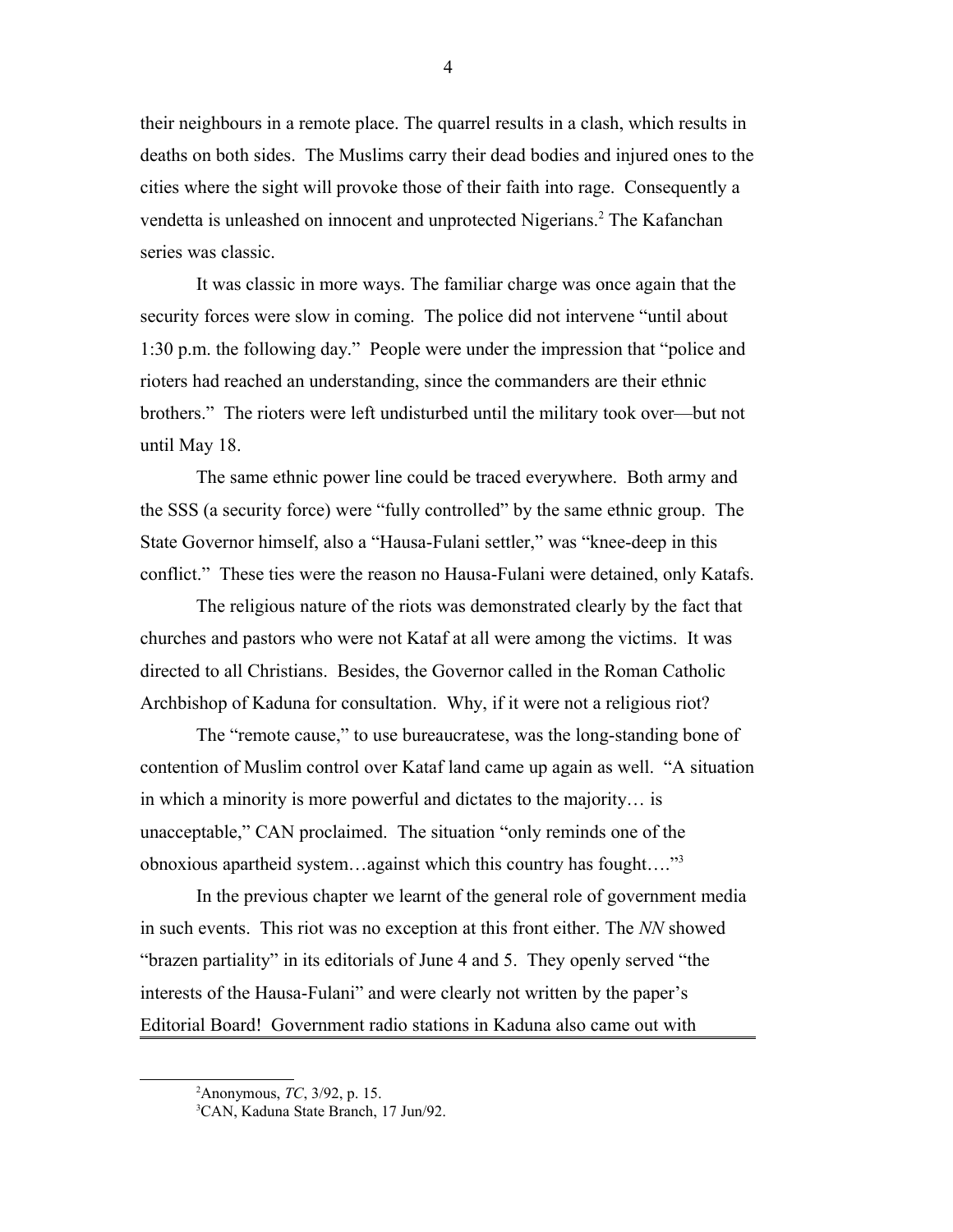"deliberate distortion of facts" to such an extent that one could easily gain the impression that the radio was meant to benefit only Muslims. Thus far CAN.

Yusufu Turaki, at the time ECWA General Secretary, was invited to appear before the Kaduna State Tribunal on Religious and Communal Riots, the tribunal looking into the debacle.<sup>[4](#page-4-0)</sup> He prefaced his submission with a summary of the contributions ECWA has made to the nation through its schools and hospitals and emphasizes the good relations with Muslims that ECWA has always fostered. "Prior to the 1980s," he affirmed, "the Northern States had lived in relative harmony and peace, especially the cordial and peaceful co-existence between the Muslims and Christians." Of late this "balance of peace and harmony" has been "tilted and altered" and replace with "mistrust, fears and suspicion."

In the light of that history, he expresses puzzlement at the current hostility between the two religions. He summarizes the losses ECWA incurred during the various riots. Under the heading "ECWA as a Victim of Religious Riots and Blackmail," Turaki "is sad to note" that the "peaceful atmosphere ... has gradually moved to that of confrontation, intolerance and violence. Thus ECWA now stands as a victim of a society which has benefited from its humanitarian, moral, spiritual and social services, which in consequence, has uplifted the lot of many Northerners."

It is important that non-Nigerian readers should understand that the above reference to prior good relations is an example of typical Nigerian politeness that sometimes downplays problems in order to gain some advantage. From the Nigerian perspective, Turaki's comments do not deny earlier problems as divulged, for example, by Tanko Yusuf. The raid on Christians by the Sardauna can hardly be described as example of "balance and harmony." And, indeed, a little later in the same document, we read that "ECWA has always been a victim of social and religious forces of our society and she is greatly perturbed and aggrieved." This statement hardly supports the notion of prior positive relations.

<span id="page-4-0"></span><sup>&</sup>lt;sup>4</sup> There were some very good reasons for calling Turaki to testify. (1) He was the General Secretary of ECWA, a prominent Christian denomination in the area. (2) He grew up in Kaduna State in an area contiguous to Zango-Kataf. (3) His doctoral dissertation deals extensively with the subjugation of the southern Kaduna people to the Emir of Zaria on the part of the colonialists.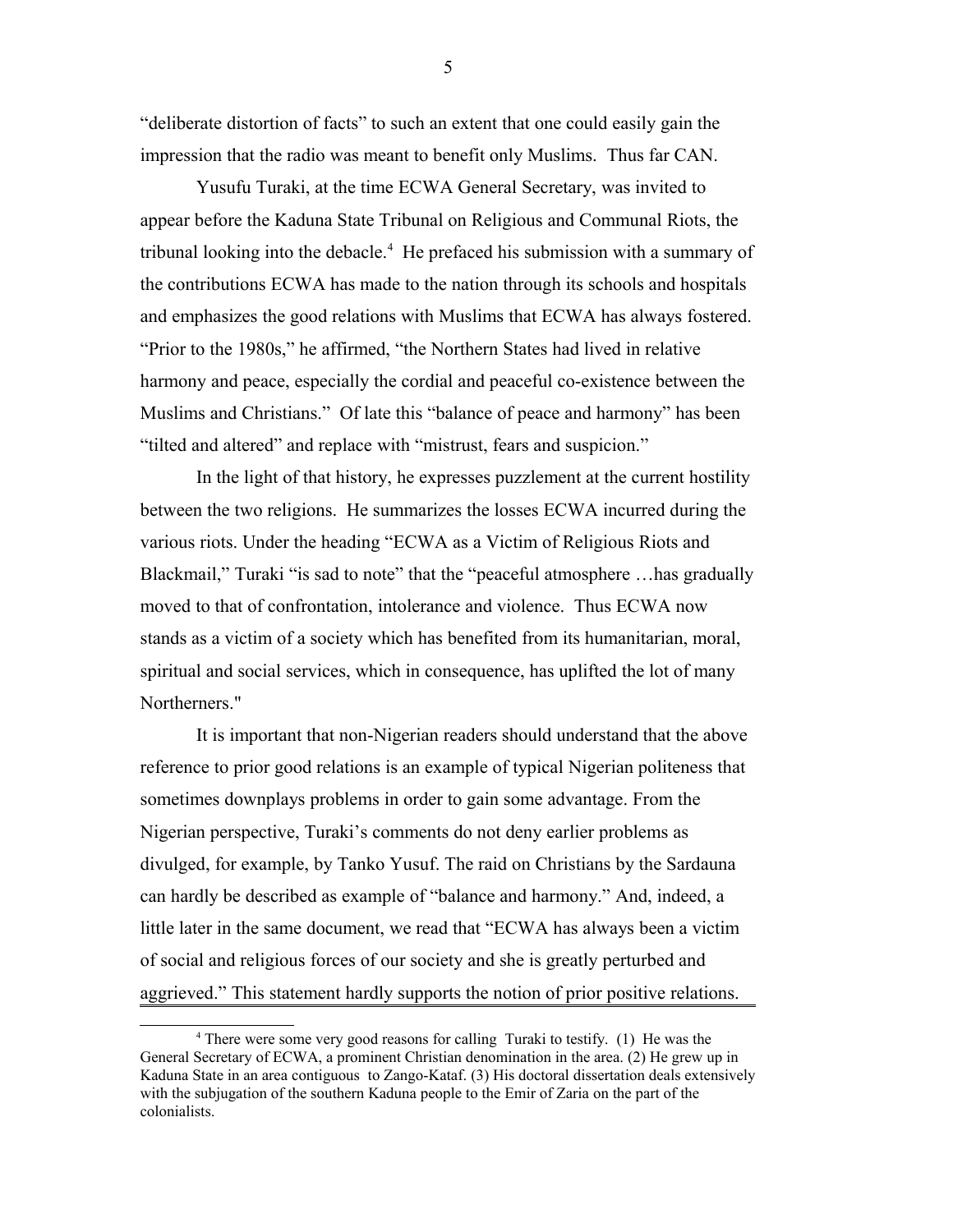If this may be considered contradictory in terms of Western logic, it makes perfect sense to Nigerians.

During his presentation he expressed surprise and dismay about the fact that documents associated with the1987 Kafanchan riots were used by this tribunal five years later. The 1992 Tribunal obviously considered them relevant to the situation. It "beats my imagination," he said, to see that "the same fabricated and false documents which Muslim groups have been parading around the country to boost their propaganda of incitement and violence were tendered …." How can this be when these document were already tendered at the 1987 tribunal, "perhaps by the same groups or their agents." These documents and related events had been investigated by the security services and by Plateau State Government, ECWA absolved from all the charges and the perpetrators clearly identified as Muslims. So why accept them as relevant for the 1992 riots? This was a serious charge against the Tribunal indeed. "My honourable self had to stand before your Tribunal yesterday in question of this religious blackmail and bigotry," he commented. Such procedures indicated that the derisive names some people gave to this tribunal, as for example, "kangaroo court," may not have been so far fetched.

In consonance with other Christian leaders, Turaki considered this riot as well as previous ones "religious and communal riots," an opinion expressed more than once in his document. The 1992 riots were "primarily communal but with some religious undertones, since the two parties…can be divided along religious lines, as the Kataf are predominantly Christian, while the Hausa are…Muslim."

Apart from the general climate of violence, what were the major factors that led to the Kataf and subsequent riots, according to Turaki? His list of "immediate causes" is rather general and somewhat muddled. . He wrote, "Sensitive issues and questions of religion, ethnicity, property and security are quite capable of triggering immediate and spontaneous violence." This should mean that somehow the two parties were insensitive towards each other's concerns in these areas. That's not very specific. Another one: "… discrimination, bias, stereotype… are capable of creating outburst of riots and

6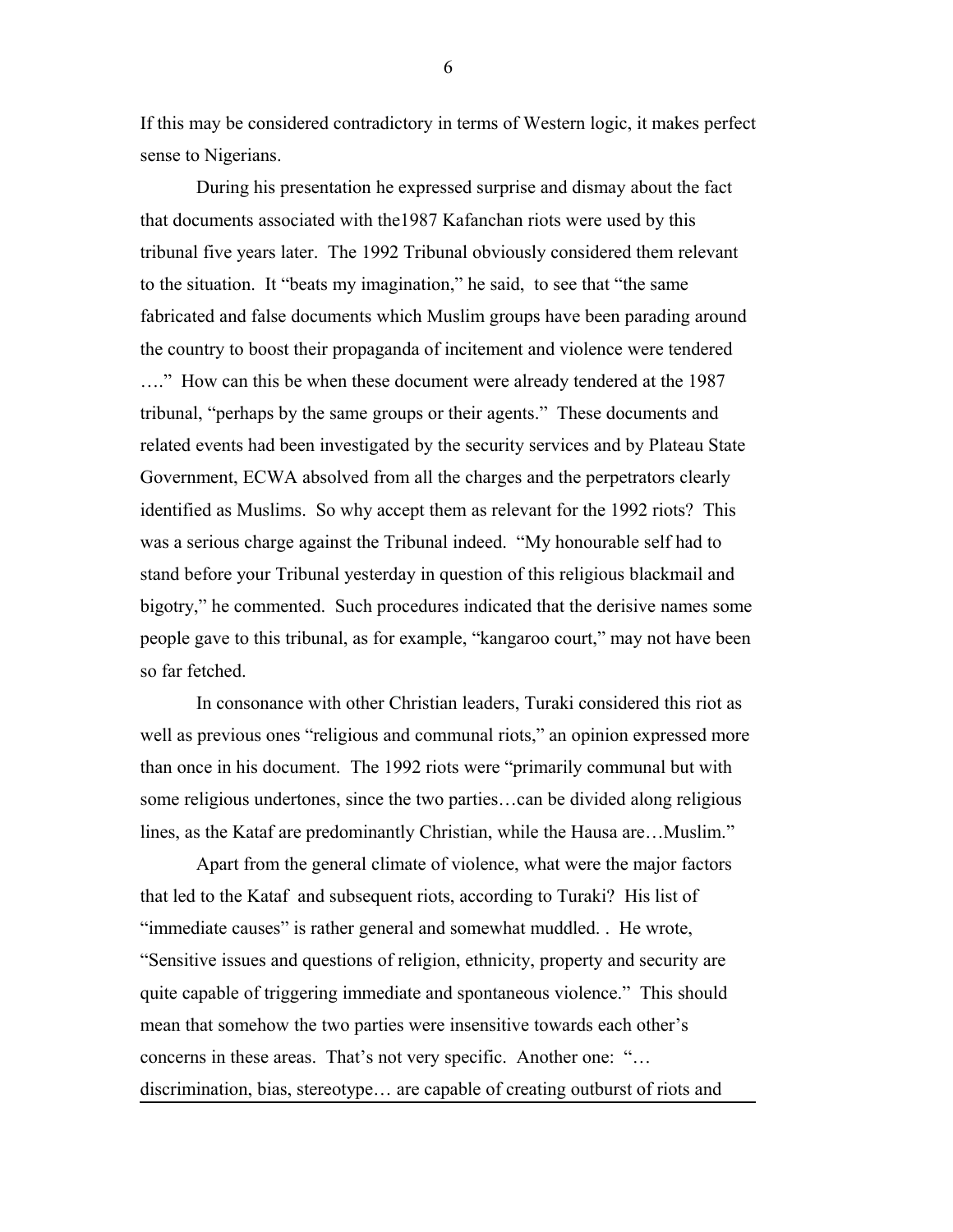violence as one perceives to be looked down upon, demeaned or personality assaulted." He is really saying that domination, bias and stereotype *have* in fact led to this violence. People *have* been looked down upon, demeaned and assaulted. There was no need to spell out exactly the identities of perpetrators and victimes. The Tribunal understood: He was accusing the Muslims of oppressing the others, while in a very slight way pretending to be evenhanded. However, as he proceeded with his submission, he became increasingly concrete and specific.

Turaki's list of root causes comprises three major subjects, each of which is broken down into smaller categories. Most of the points also apply to most of the other riots so that they are important beyond this immediate situation. I give the floor to Turaki as he presents us with his list of "Root Causes and Fundamental Issues:"

#### **A. On Religion**

1. Where someone's… religion is known not to be respected or is looked down upon, and is also not accorded any important social status… by a substantial number of another religious or ethnic groups….

2. Where a particular religion is usually being used in a derogatory sense, profanation of its sacred places and religious rites by a substantial number of another religious or ethnic groups….

3. Where someone's… religion is seen as a minority religion by a dominant group… and in consequence, discrimination and denial of religious rights and freedom are practiced against such.

4. Where a state machinery use its own political power to ensure the dominance of one religion over against another or where a powerful and dominant group captures or uses the state machinery to advance the cause of its religion at the expense of others.

5. Where religions and religious personalities are attacked or abused publicly by one religious group, the followers are usually aroused in their religious sentiments and can be potentially explosive and violent.

6. Where religious groups use crude and anti-social methods of propagation that are provocative and confrontational.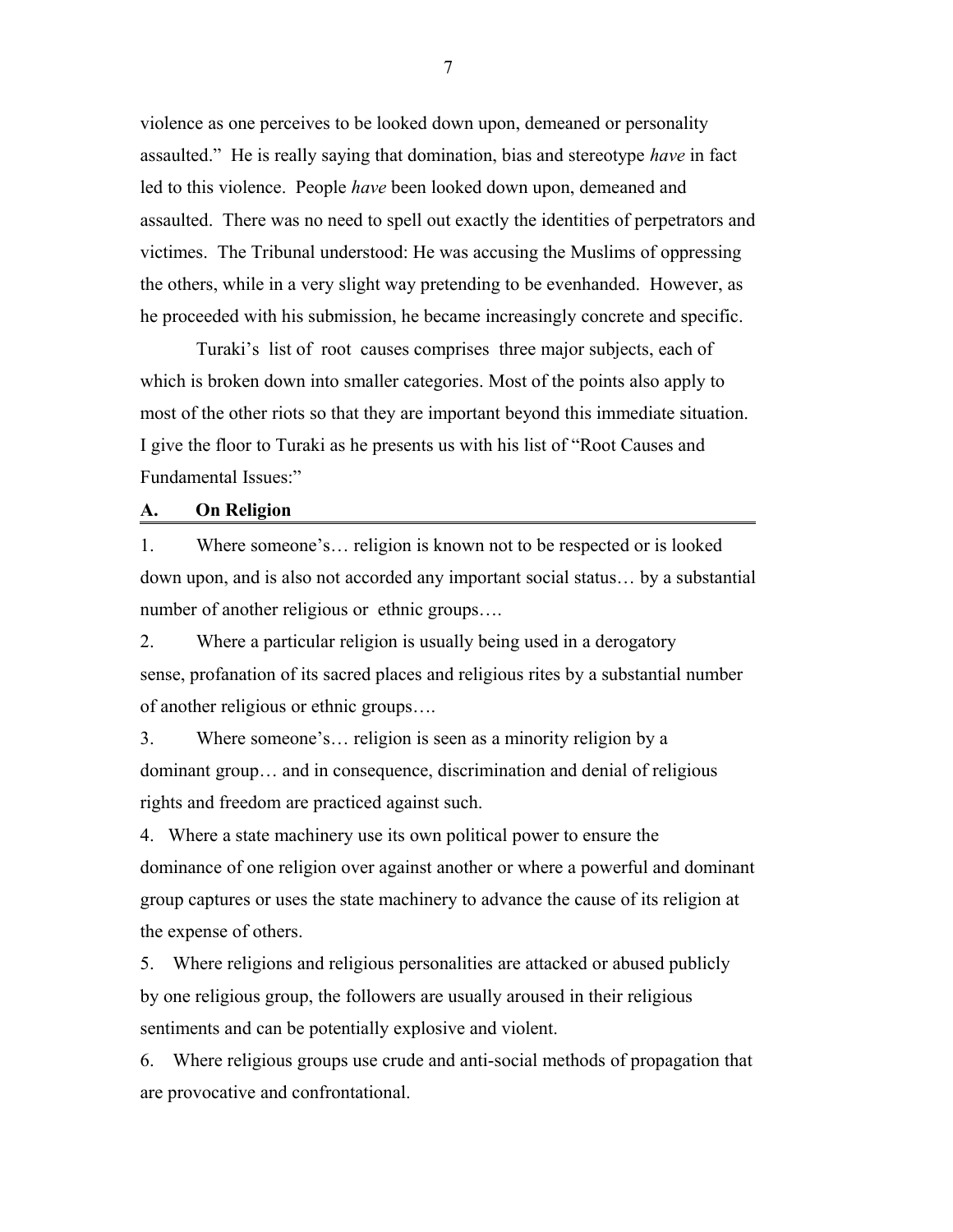# **B. On Ethnicity**

1. Where an ethnic group is ascribed an inferior status and socio-political role as a second class citizen….

 2. Where the culture and tradition of one ethnic group are looked down upon, demeaned and held in contempt by others….

3. Where an ethnic group is discriminated against by virtue of its religion, culture, background or section in society.

4. Where there is uneven social, political and economic development of ethnic groups and areas of the same geo-political entity.

5. Where there is a dominant-subordination relationship between ethnic groups… which leads to social deprivation.

# C. **On Political Arrangements**

How was the colonial social order established in Northern Nigeria? The colonial order was characterized by the following, which also have long-term consequences in post-colonial Nigeria.

1. The Colonial Administration of Northern Nigeria practiced internal colonialism by placing some ethnic groups under the rule of others. This fact had created an historical deep-seated hatred and feelings between ethnic groups

2. In some areas and in some cases, despite the fact that Great Britain granted political independence to those she conquered and ruled since 1900 to 1960, there are still many ethnic groups and tribal groupings that are yet to be politically and culturally independent… today. They are still subject to some Emirs, Chiefs… and do not have their own chiefs or chiefdoms. This fact can generate deep-seated resentments and hatred between ethnic groups.

3. The continued imposition of some Emirs or Chiefs upon some ethnic groups in… the Northern States and especially in Kaduna State without regard to their culture, religion, tradition and political wish is a serious matter of social justice in a modern… democracy. These ethnic groups have been pleading over the decades to political powers that be to have their own Chiefs and Chiefdoms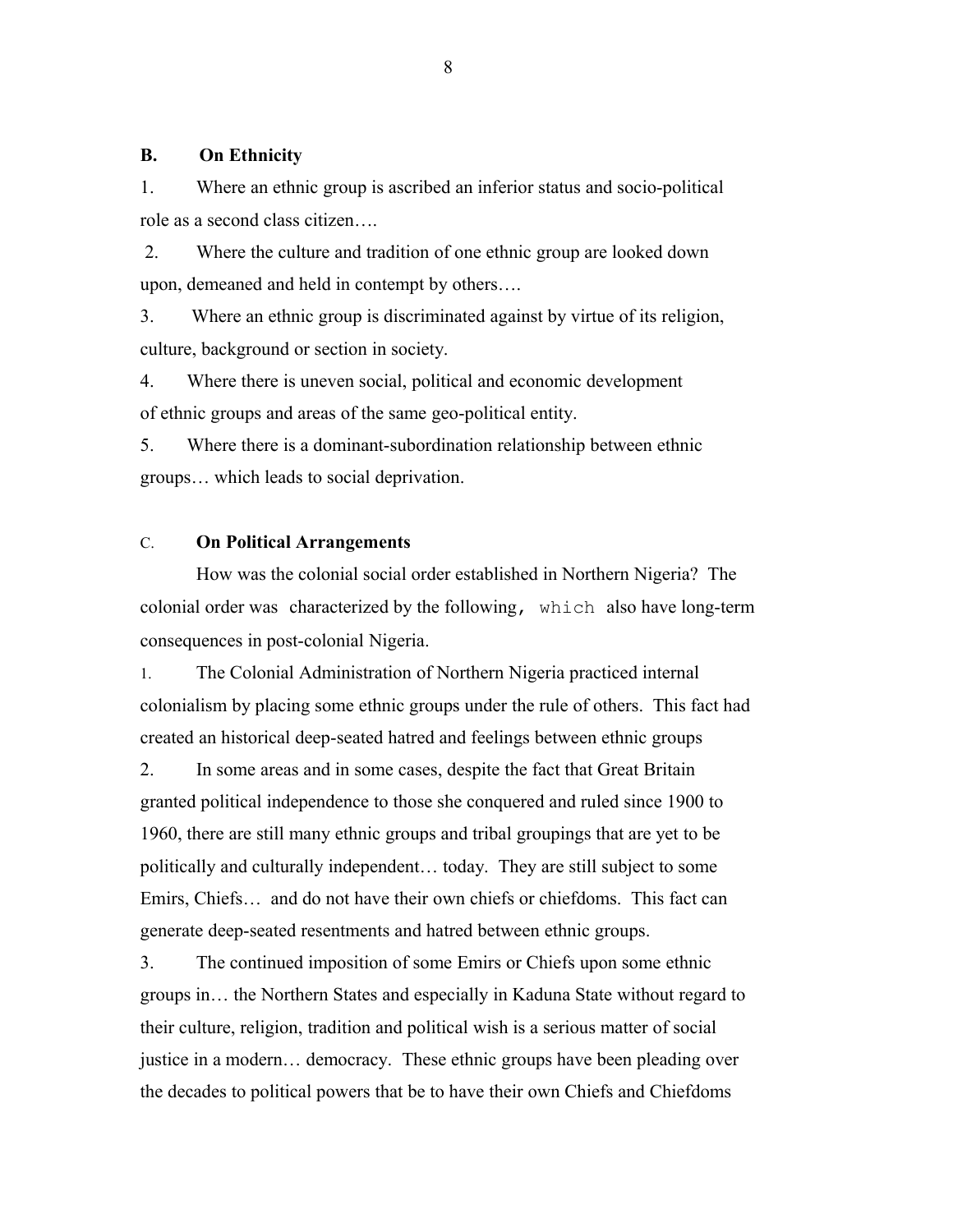just as other tribes have, but have been denied their cultural and political rights. The perpetuation of this internal colonialism in modern Nigeria is one of the fundamental sources of religious and communal conflict, violence and injustice against the disadvantaged peoples.

4. Unless some ethnic groups in Kaduna State, such as, the Bajju, Kataf, Kagoma, Nimzam, Ikulu, Chaikwai, Kurama, etc., have their own chiefs and chiefdoms as it is by the same rights with which other tribes and ethnic groups were given, there cannot be social justice as their cultural, political and religious rights have been deliberately and consistently denied them.

5. I have also observed with great dismay the preponderance of cultural, religious and political discrimination in some parts of the Northern States, and especially in Kaduna State. This can be observed in the analysis of the pattern of political appointments, the religious and cultural domination of the State's media houses as is reflected by the views and opinions of the dominant ethnic and religious group.

In his conclusion, Turaki repeated some of the earlier problems. The crisis is a structural one. This was so in the north in general, but especially in Kaduna State. There were "structures of evil, manipulation, discrimination, preferential and differential treatment, the subordination of others under the dominance of others, the creation of First Class and Second Class citizens…." He decried the "political imbalance and inequality between the predominantly Muslim North and the predominantly Christian South of Kaduna State and the lack of full integration of the Christians and non-Muslims into the mainstream of the State political machinery." "… the preponderance of Islamic and Hausa culture which dominates the State machinery to the near exclusion of all others is another major socio-political factor… causing religious and ethnic riots and violence…. Where others feel deprived and discriminated against, justice must listen to them."<sup>[5](#page-8-0)</sup>

Turaki also was National Vice President of CAN at the time and as such he represented CAN at the funeral of Rev. Tacio Duniyo, one of the victims. At

<span id="page-8-0"></span><sup>5</sup>Y. Turaki, 1992.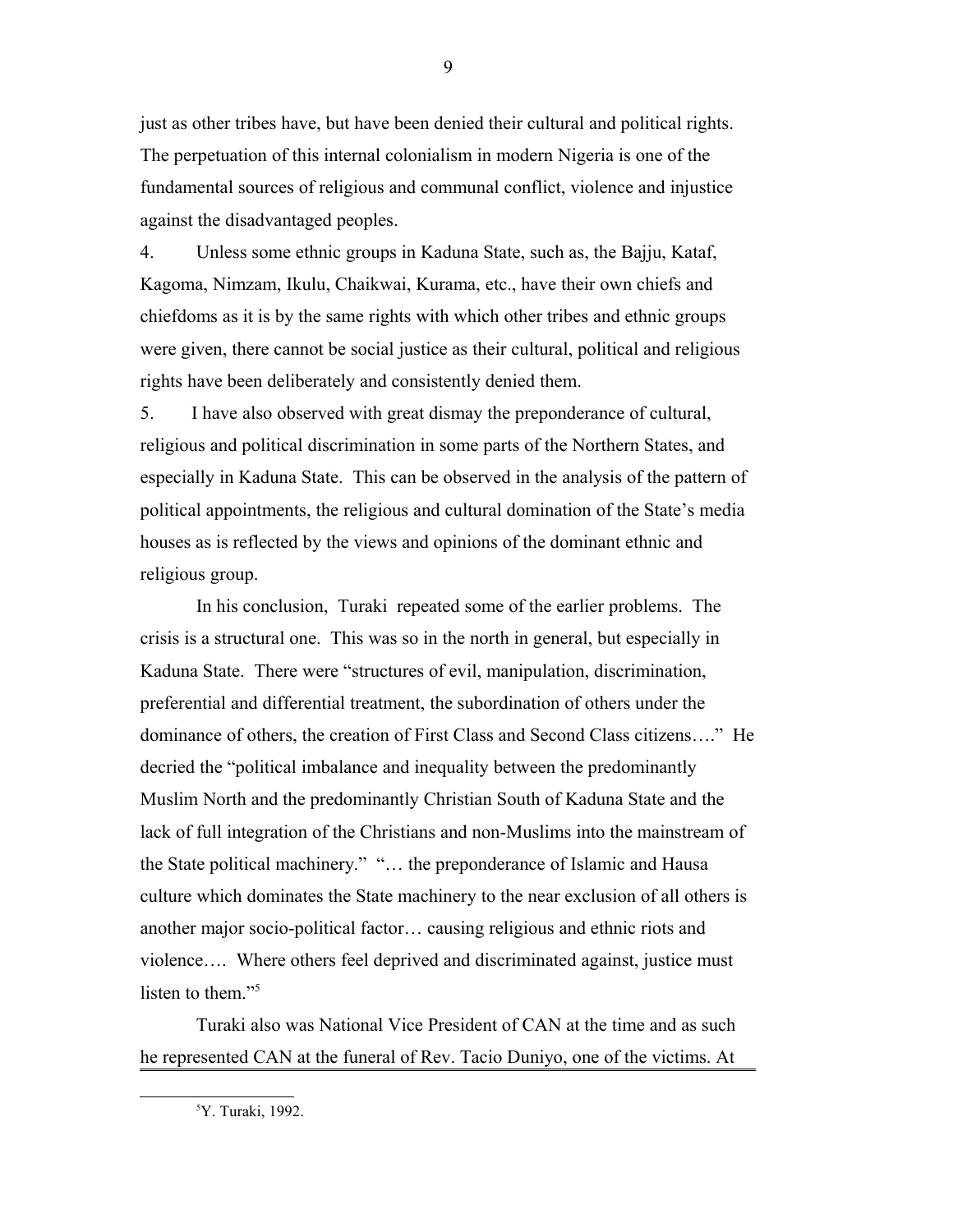this occasion, he presented himself overtly as CAN's mouthpiece about the reasons for and causes of these riots. The reasons he gave were indeed identical to many other pronouncements and documents of CAN at various levels. Though tempted to merely summarize his main points, I have decided to include them in total here, because their passion cannot be captured in summary statements.

1. "The number one reason why there are frequent ethnic or tribal riots and violence in the Northern States is that the political regimes of many states, whether military or civilian, …have consistently and deliberately refused to create and grant autonomous chiefdoms to ethnic groups, the so-called '*Kabilu'*<sup>[6](#page-9-0)</sup> of the Middle Belt of Nigeria. In the southern part of Kaduna State, there are many ethnic groups that have up to the present been denied out-rightly their rights to have their own Chiefdoms and their own traditional rulers and thereby cannot govern themselves nor determine their own political and cultural destiny.

2. "Another reason…is that the Governments in these states give preferential treatment and also grant superior and dominant socio-political role and status to settler peoples over against the indigenous peoples. It is the consistent and deliberate denial of any political, social, cultural and even religious rights and autonomy and political equality, participation, representation and distribution of resources to the indigenous people, the so-called '*Kabilu*,' that generates discontent….

3. "The primary reason…is that some state government have refused to implement and protect consistently and faithfully the constitutional rights of every Nigerian citizen under their domain. Rather, these government have sided with the strong and powerful sub-national and parochial interests that are increasingly becoming dogmatic and fanatical in denying both religious and cultural rights to those designated as minorities or '*Kabilu*' within their states.

4. "The predicament os the Christian and the '*Kabilu*' in the northern states is that when he talks, no one takes him seriously. When he cries, no one listens to him. When he begs, no one gives to him. But when he reacts to these, he is crushed to death."

<span id="page-9-0"></span><sup>6</sup>Hausa term for "tribes" or "ethnic groups." When used by Muslims in Nigeria, it is a term of contempt and stands over against the "civilized" Muslim culture of the north.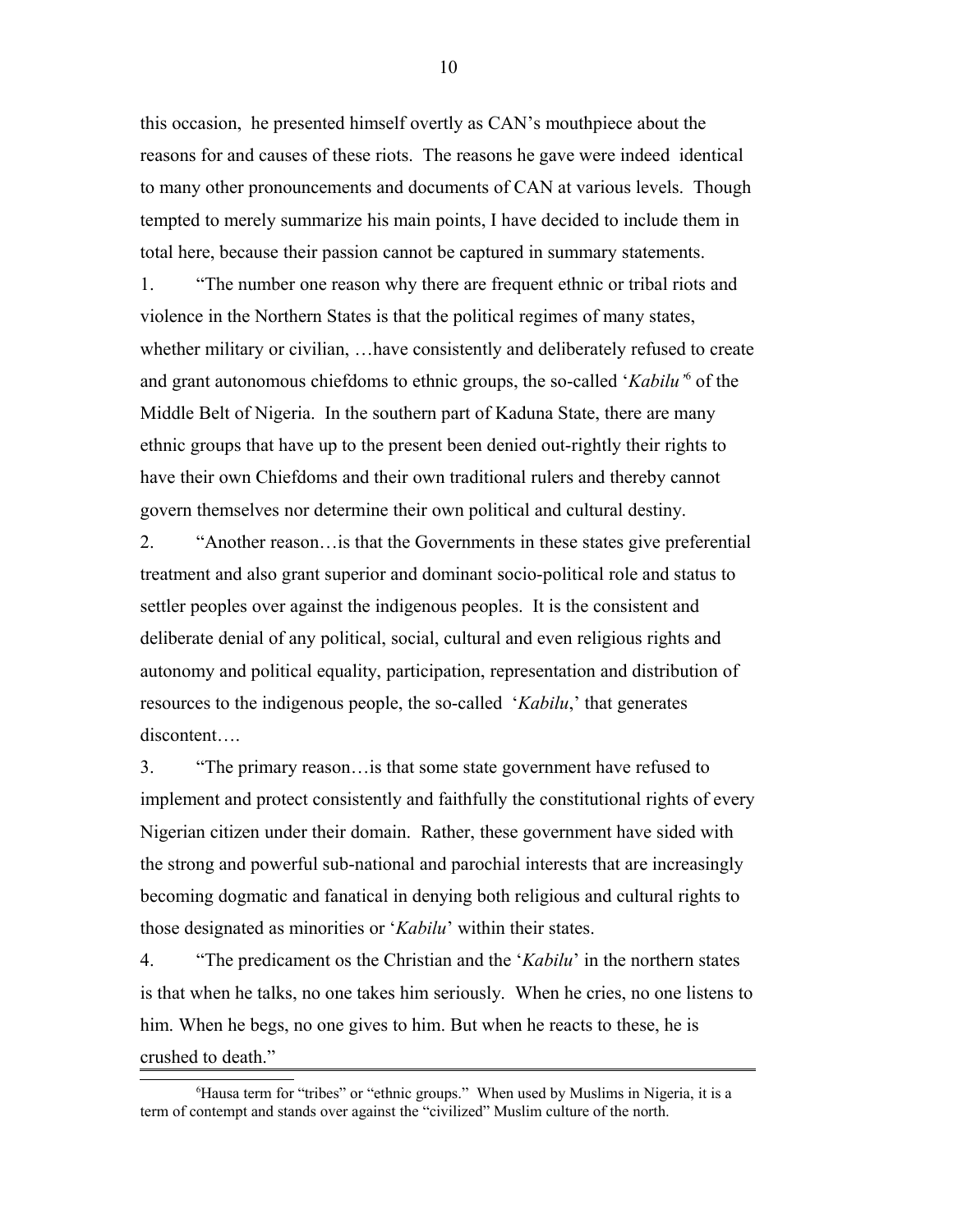Turaki attached further explanation:

 "The Christian in the northern states, however and wherever he is designated as a minority or a "*Kabilu*," loses all constitutional rights, whether they are political, social, cultural or religious. The draconian Islamic laws, governmental practices and attitude are being systematically applied to Christian. Hence the loss of their human and religious rights."

It is noteworthy that, though Turaki was addressing the Zongon-Kataf riots, he spoke of "states" and "governments"—plural. He was talking about the entire northern situation. The same situation pertained in several of them that contained "*kabilu*" who were dominated by Muslims.

There was wide-spread agreement with these points of Turaki. Yohanna Madaki, another son of the soil, both lawyer and soldier by profession and former military governor of the defunct Gongola State and Benue State, is famous and popular with the people because he dared to face up to the Muslim emirate establishment of Muri and was subsequently "retired" by the army. He expressed himself in clear terms about the basic problems facing his people. "The main issue in this whole crisis is that of oppression. The issue is that of internal colonialism which is being rejected." The fact that

people are oppressed in their own land…causes discontent. Note… that there is not any general anti-Hausa feeling or such thing. No one is against the Hausa or Muslims. The common Hausa man or Muslim is innocent and well liked. Rather the struggle is against the in-built domination of the Emirate system which in any case favours only the ruling class.

So let me repeat that the issue is not land. That is incidental and brought up to sidetrack people from the real point. The real issue is also not religion. It's only when they want to becloud the issue that they bring in religion to recruit the fanatics. The real issue is power—who dominates whom.

<span id="page-10-0"></span><sup>7</sup>Y. Turaki, *TC*, 3/92, pp. 6-7.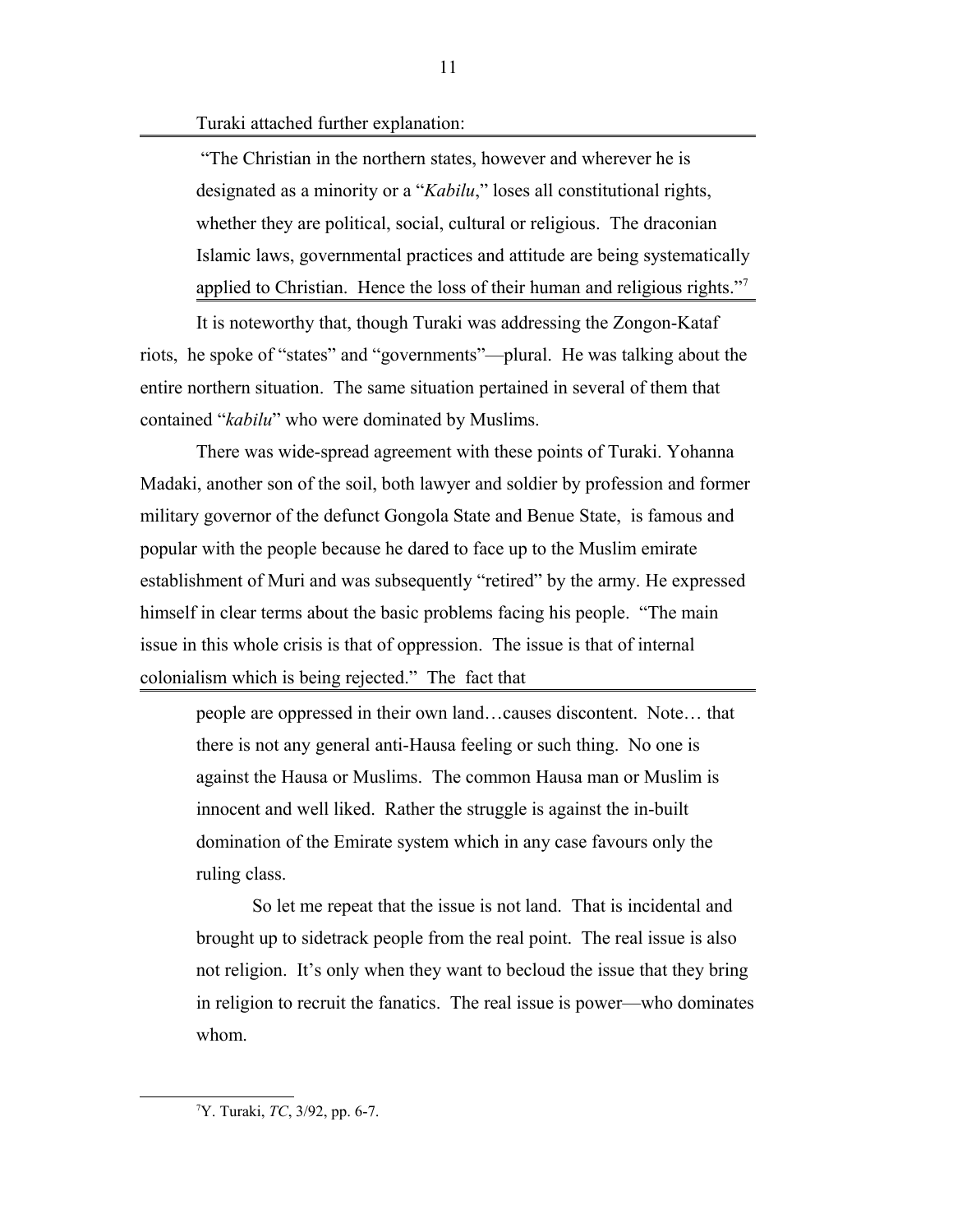This issue is of long-standing. "The outcry against domination," asserted Madaki, "is age-old and successive governments in the state have done nothing."[8](#page-11-0)

Roman Catholic Archbishop of Kaduna and chairman of CAN, northern chapter, Peter Jatau, identified three main causes for the Zangon-Kataf series. The first "remote" cause, according to him, was political. It was the determination of the indigenes for self-determination and their own chiefdom. A few of the indigenous groups, Kagoro, Jaba and Maro, had already succeeded, but others were still subject to the emir. "All attempt to secure their freedom have been resisted even with imprisonment." He threw in the added comment, "In Nigeria we condemn apartheid, colonialism and neo-colonialism, but why should we practice similar things among ourselves? This is double standard and the attitude of the emirs and Kaduna State Government is against the principle of justice and fair play." He warned, "I don't think the crisis will end as long as only cosmetic measures are applied." He told of a 1991 meeting of Christian and Muslim leaders in Kaduna about the incessant rioting. It recommended to President Babangida to grant the indigenes self-determination and chiefdoms, but the President had taken no action so far.

The second "remote" cause was the religious. Churches were targeted. Why, if the impetus was not religious? Various pastors and CAN leaders were killed. Imams were used to call Muslims to war and they called prayers for war at various times. Finally, some people were stopped on the streets. If they could not recite portions of the Qur'an, they were either maimed or killed. So, many indications of the importance of religion as a motive.

The third "remote" cause was ethnic. It referred to the fact that a minority was "lording it over the majority indigenes."<sup>[9](#page-11-1)</sup>

An anonymous author in *TC* put it similarly. There is nothing new about such clashes in Southern Zaria, he explained. Central to it all "is the issue of political and administrative control of the area. Since colonial times, political power has been with a tiny minority of Hausas in Zangon Kataf, because the British imposed Zaria emirate rule on the people of the area." Then he digs into

<span id="page-11-0"></span><sup>8</sup>Y. Madaki, *TC,* 4/92, pp. 11-12.

<span id="page-11-1"></span><sup>9</sup> Jatau, *TC,* 3/92, pp. 14-15.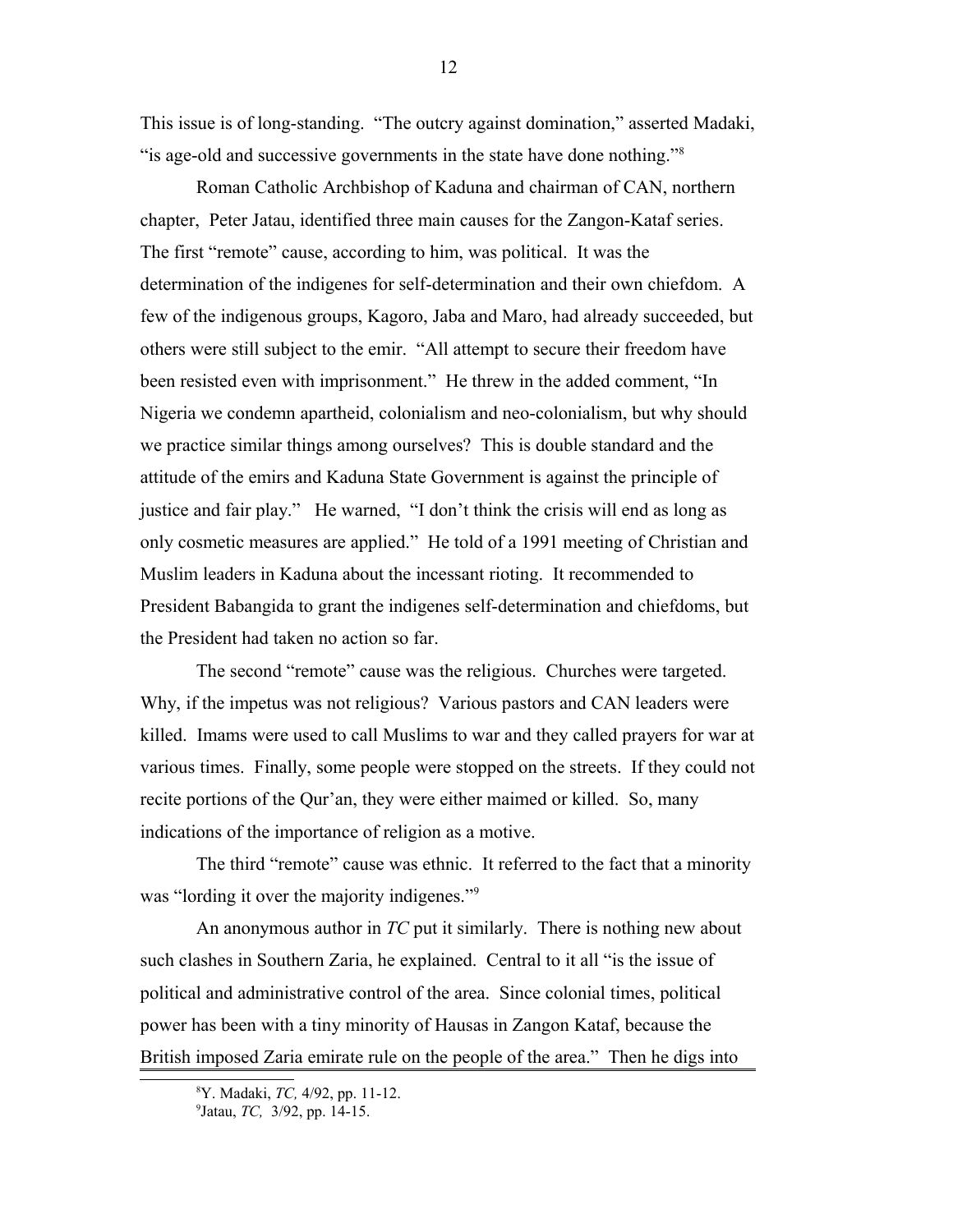past history. Zango, he explains, means "a transit settlement of Hausa traders." The town was known in the past as a "slave-raiding and trading post." Thus it was part of the Muslim slaving culture that the British found on their arrival and that created so much havoc in the Middle Belt.<sup>[10](#page-12-0)</sup> To make sure non-Nigerians understand this situation, it was slaveraiding by the Hausa-Fulani Muslims among the indigenes in the area and caused terrible havoc and suffering. Northern Christians aware of their history, see the current Muslim campaign for control as merely a continuation of that pre-colonial pattern.

The British stopped the slave raiding, but they imposed the Muslim of Zaria on the indigenes. "The history of the area since then has been one of unease, tension, and revolts against political and economic domination and oppressive Zaria rule. Many Katafs were imprisoned in Zaria and some even died in jail in the struggle for their political and cultural freedom."

Finally, in 1967 a Kataf was appointed District Head, the "fruit of years of continuous struggle against the oppressive feudal rule. Before then only Hausa Muslims could be District Head and even now the District is still under Zaria rule and any District Head an appointee of the Zaria Emir." There is in effect a "political and cultural philosophy of separate development or 'apartheid'" that "characterizes the Zangon Kata Hausa settlement." From its beginning it has been "the exclusive reserve of the Hausa." Only the non-Hausa District Head and a few officials have lived there as the only indigenes.

The Kataf and their indigenous neighbours have long yearned for "selfdetermination, to have their own chiefdom with no allegiance whatsoever to the strange rule either from Zaria or Jema'a [Kafanchan] Emirates. Not long before the riots, retired General Lekwot had delivered an application to the government for a chiefdom. Ever since then, he and other indigenous leaders have been targeted as rebels and been subjected to "wrath and intimidation.". This lay behind the arrests after the riots. Some have been fired from their posts in the civil service. The election of Muhammed Lere as governor made things worse, for he hails from the area and is related to Alhaji Mato, believed an important

<span id="page-12-0"></span><sup>&</sup>lt;sup>10</sup>See Boer, 1979, pp. 126-129 and 1984, pp. 36-37 for brief but pungent descriptions of that part of Muslim slave culture in Africa that is always kept hidden.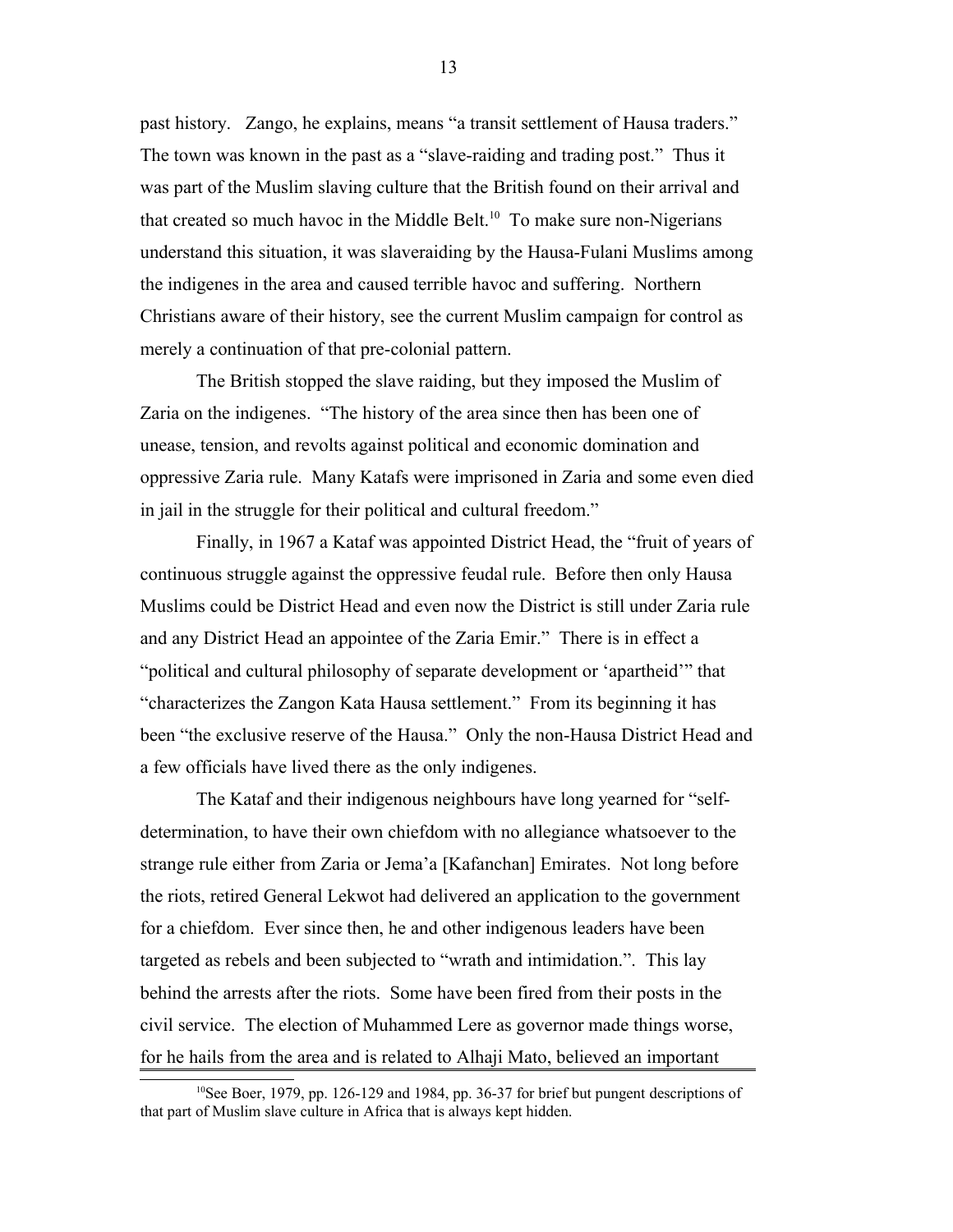factor in the crisis. Since "their son" is governor, the Muslims of Zangon Kata "became bolder and more daring in asserting their dominant and powerful position…. This relationship "led to the earlier crisis" about the market.

The market was located in the middle of the town and too crowded without room for expansion. The Kataf had long complained about various market issues, including "the maltreatment" of their women by the Muslims. When the local government wanted to relocate the market, the Hausa opposed the move, probably because "almost all the stalls and shops" were theirs. They wanted to retain control. They feared losing their privileged position through redistribution of stalls.

With his relative as governor, Alhaji Mato became brave and declared that the market issue was dead. He threatened a bloodbath over government radio if anyone would move it. He and his friends dealt directly with the governor and emir, bypassing local authorities, since they were indigenes and would favour relocation. The resulting riot has already been told in Volume One.

Afterwards, the emir visited Zango to condole the Muslims and even gave them money, but he returned to Zaria without seeing the local authorities or condoling the Kataf. Instead, he summoned the Kataf leaders to see him in his distant palace. They refused the summons. The emir then paid them a visit and gave the Kataf an equal sum of money. In the meantime, the Kaduna government had also brought relief materials, but only to the Hausa.

Relationships kept deteriorating. The Kataf started to demand return of land said to be "forcefully acquired" by a previous emir. This set in motion long drawn-out procedures and wrangling that ended up in favour of the Hausa. Life became "disruptive," with "allegations of abduction, forceful ejection of Kataf from public transport vehicles, while the "Hausa never shied away from boasting about how prepared they were to deal with the Katafs." Then, when the Hausa began to destroy Kataf farms, their youth threatened a *jihad*, strangers were bused into town, probably in preparation for violence and, finally, the display of corpses in the city, the situation was simply one of a riot waiting to happen.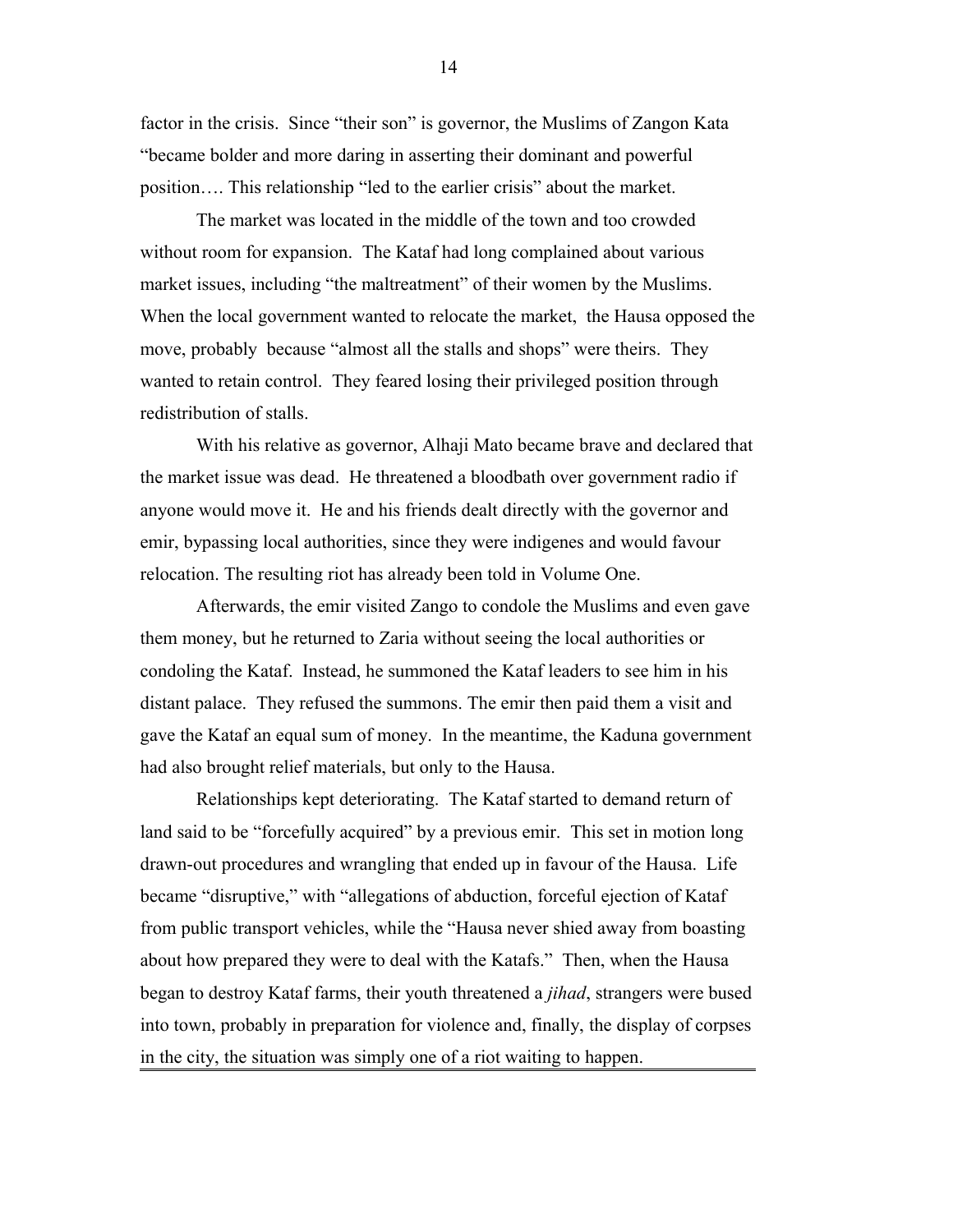As per tradition, the State Government appointed a Judicial Commission of Enquiry into the crises. Though it was headed by a Christian female judge, Justice Rahila Cudjoe, the Kataf boycotted its meetings. The reason was that they objected to the composition of the Commission--not a single Kataf representative among them. Apart from the chairlady, all members were Muslim appointees of the Emir of Zaria. Naturally, it was argued, it was biased in favor of the Hausas and therefore would reject all evidence provided by the Kataf.<sup>[11](#page-14-0)</sup> The Commission sat in Kaduna, but visited the area twice. During the second visit, Alhaji Idiya, a member, allegedly publicly threatened in the hearing of the other members that the Muslims could "finish the Kataf community in three days."<sup>[12](#page-14-1)</sup>

15

Among those who submitted memoranda to the Commission were the Kataf Youth Development Association of Zaria. Their complaint is also worth hearing in its totality for its emotional value: Ever since the 1980's a tendency developed .

The Kaduna…government appoints people from the stranger communities of Zangon-Kataf [and others] to be the "representatives" of the people… on the executive council…and institutions…. The occupants of Government House always know that these so-called "representatives"… disdain the indigenous people, they never mix with them, and although they are born there and they live in those areas, they know nothing of the languages, customs and traditions of their host communities. These settler communities…call the people "*arna*"…. It is these blatant act of discrimination by the government that give the minority settlers…the audacity to attack the indigenes, whenever they wish, believing that the government is on their side.

The submission of these youths clearly indicated how little they expect from the government in terms of solutions. "In the final analysis," they wrote,

we are left with the impression that government does not really care about peace, it only pay lip-service to it. Government does not seem to be really

<span id="page-14-0"></span><sup>11</sup> *TC* 4/92, pp. 4-13.

<span id="page-14-1"></span><sup>12</sup>Anonymous, *TC*, 3/92, p. 8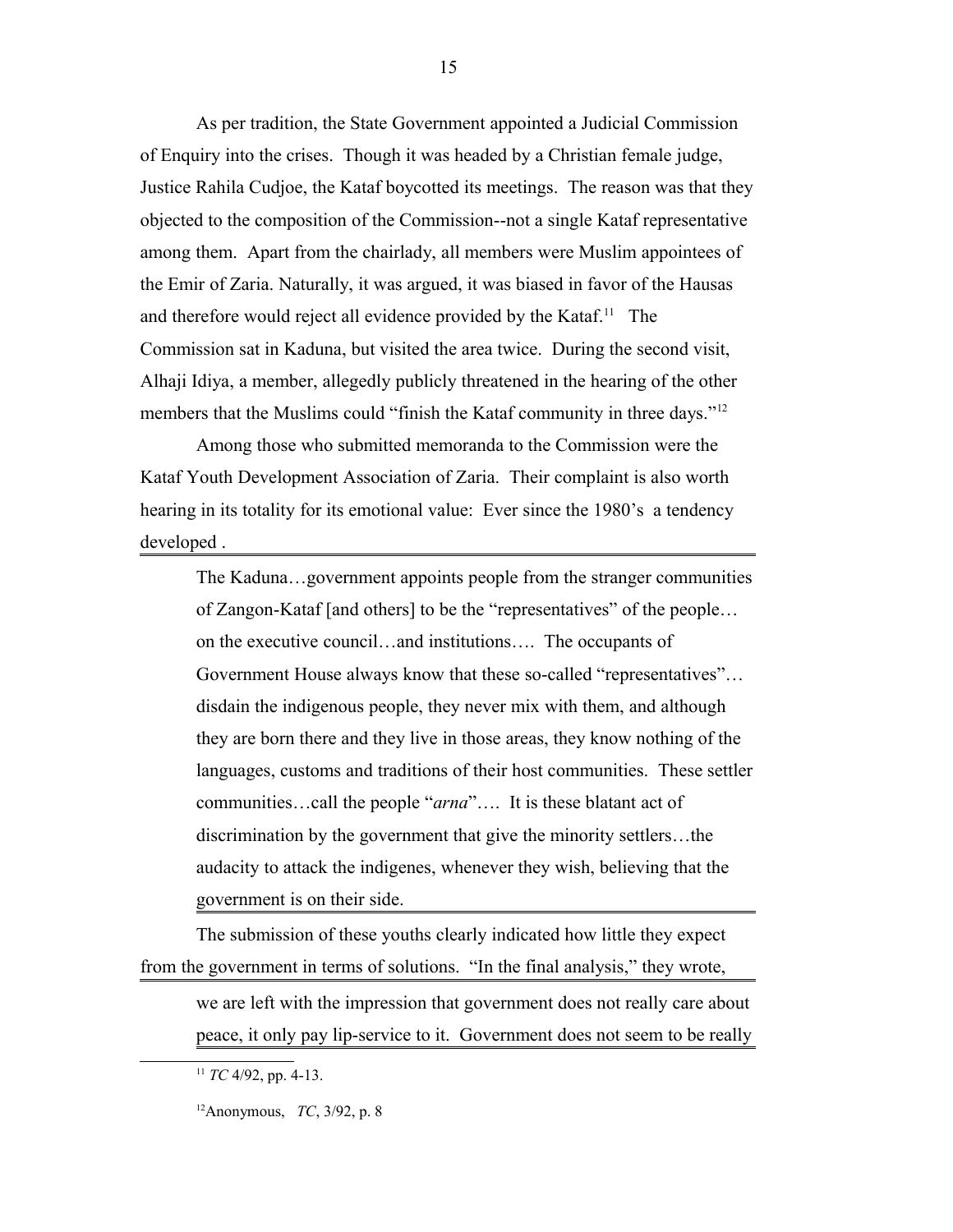interested in lasting solutions, it only wants stop-gap measures. Government does not seem to be really interested in creating an atmosphere of trust and mutual respect…., because it is unwilling to tread on some sacred toes. It is the ordinary people who get killed in these conflicts. It is they who are maimed, injured, rendered fatherless and motherless, who children are imprisoned.… The property owners get compensation, but who can compensate the poor for the lives they lose? Who can take away the burdens of decades of oppression an d injustice through monetary compensation?<sup>[13](#page-15-0)</sup>

As expected, the Commission exonerated the Hausa and blamed the Kataf for the rioting. The Hausa suffered most of the casualties and, it concluded, acted in self-defence This panel rejected the market incident as "nothing but a smokescreen." Apart from making recommendations as to how to treat certain participants in the drama, the panel suggested that Muslims discontinue using terms like "*arne*" and "*kafir*i" to refer to non-Muslims, since they are insulting names. Beyond this, it merely urged tolerance and greater education.

According to Jega, the panel dodged the most sensitive issue, namely that of chieftaincy. This request, it suggested, should be processed through existing channels. But at least, this suggestion implied some official recognition of a problem that the Kataf saw as absolutely crucial. That was one up from the general Muslim denial of this issue.

Another inquiry, the Justice Benedict Okadigbo Tribunal, was established to try retired Major General Zamani Lekwot and other Kataf leaders for their role in the riots. Some of them, including Lekwot, were condemned to hang. This tribunal likewise was widely condemned for its one-sided composition and for the sentence it meted out.<sup>[14](#page-15-1)</sup> Fellow generals pleaded for clemency,<sup>[15](#page-15-2)</sup> something outspoken Anglican Bishop Benjamin Kwashi of Jos rejected, since Lekwot had committed no crime.[16](#page-15-3) Leaders of CAN and even Olusegun Obasanjo, at the time

<span id="page-15-0"></span><sup>13</sup>Anonymous, *TC*, 3/92, p. 11.

<span id="page-15-1"></span><sup>14</sup> *TC* 1/93, p. 4.

<span id="page-15-2"></span><sup>15</sup> *TSM* 14 Feb/93, p. 4.

<span id="page-15-3"></span><sup>16</sup> *TC* 1/93, pp. 6-7, 8.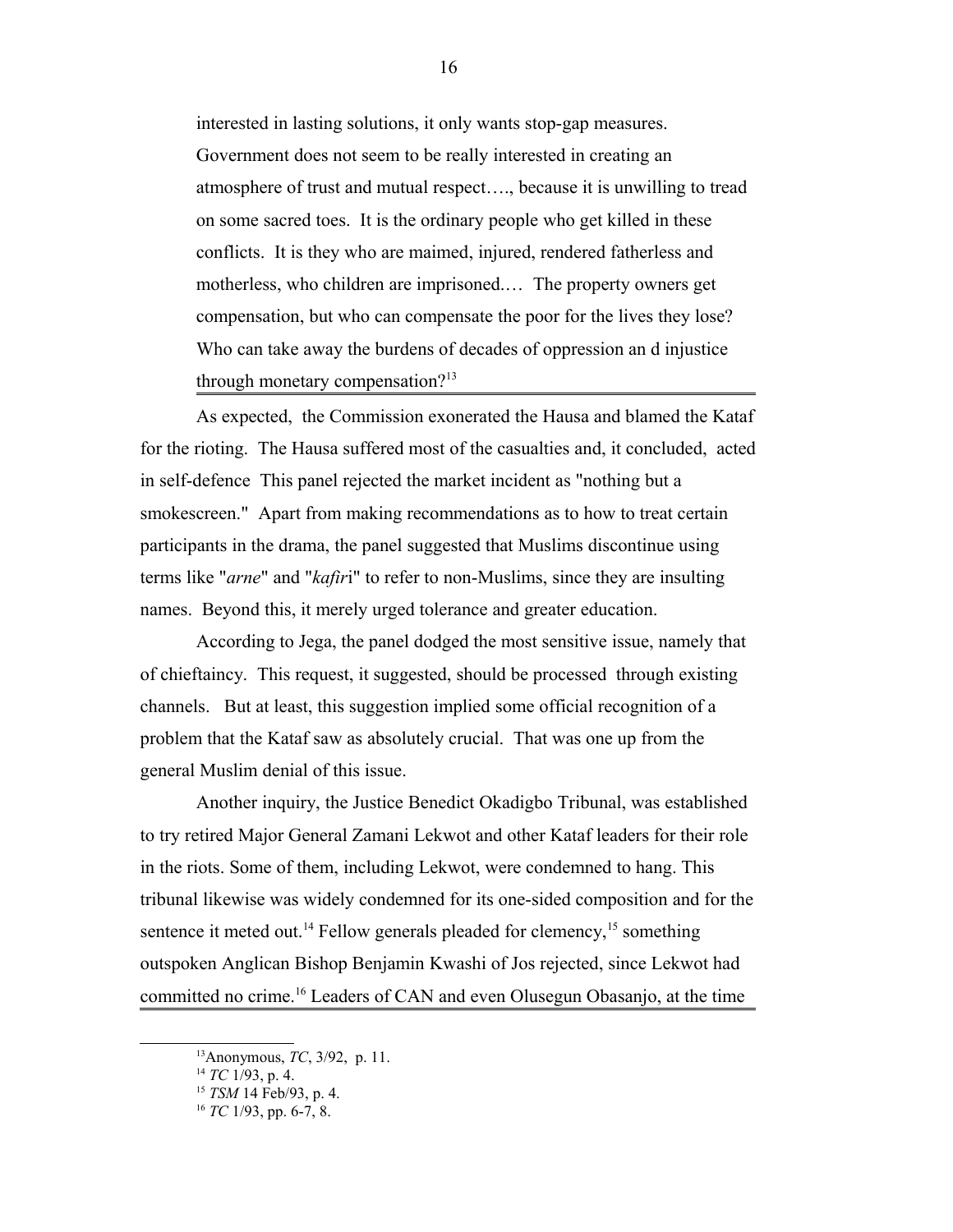between his military and civilian position of Head of State, entered the fray in defence of the general and his fellows. The situation was described by various human rights activists as "a sham, a mockery, a travesty of justice and a horrendous national tragedy." Others used terms like "kangaroo affair." Madaki, one who has seen the depth of corruption, wrote that "we never knew until now, that a judge could descend to such a terrible and disgraceful level, and be used against the people. In fact, the evidence available is that these judgements were written for the judges before the action was filed." Okadigbo "was very, very uneasy each time he realised that an accused person may be free. He started shouting on counsels, shouting on the accuse, just to make sure that he pleased… his masters."<sup>[17](#page-16-0)</sup> A retrial was widely demanded, for it was seen as "an instrument of entrenching the will and wishes of the strong and the privileged." In fact, unless quickly corrected, the tribunal was capable of "plunging the whole nation into a serious social, political and religious crisis," according to an ECWA statement. Only Katafs were "arrested, detained and brought to trial." No wonder, since the tribunal was stacked with Muslims.

The only Christian member, Graham Douglas, a lawyer of national prominence, withdrew and so did the defence counsels. They found it impossible to operate, given the terms of reference under which the Tribunal was established.[18](#page-16-1) In the national psyche, the issues of alleged crimes "receded in the face of the complex interplay between religion, ethnic hatred and legal chesswar." The entire Zangon-Kataf story had become "a deadly addition to the national virus of sectional hatred and division. Its trial was complicated, if not muddy, and highly emotional. It was inevitable, therefore, that it would leave many casualties." In fact, the entire attempt seemed like one grand legal, political and ethical mess beyond description. The exhaustive report in *TSM* on this extraordinary "legal" mess leaves one with his head spinning and shaking in unbelief. The term "judicial terrorism" justifiably became a popular phrase.<sup>[19](#page-16-2)</sup>

<span id="page-16-0"></span><sup>&</sup>lt;sup>17</sup>Madaki, 3/93, p. 5.

<span id="page-16-1"></span><sup>18</sup> *TC* 1/93, p. 7.

<span id="page-16-2"></span><sup>19</sup> *TSM* 14 Feb/93, pp. 4, 6-15.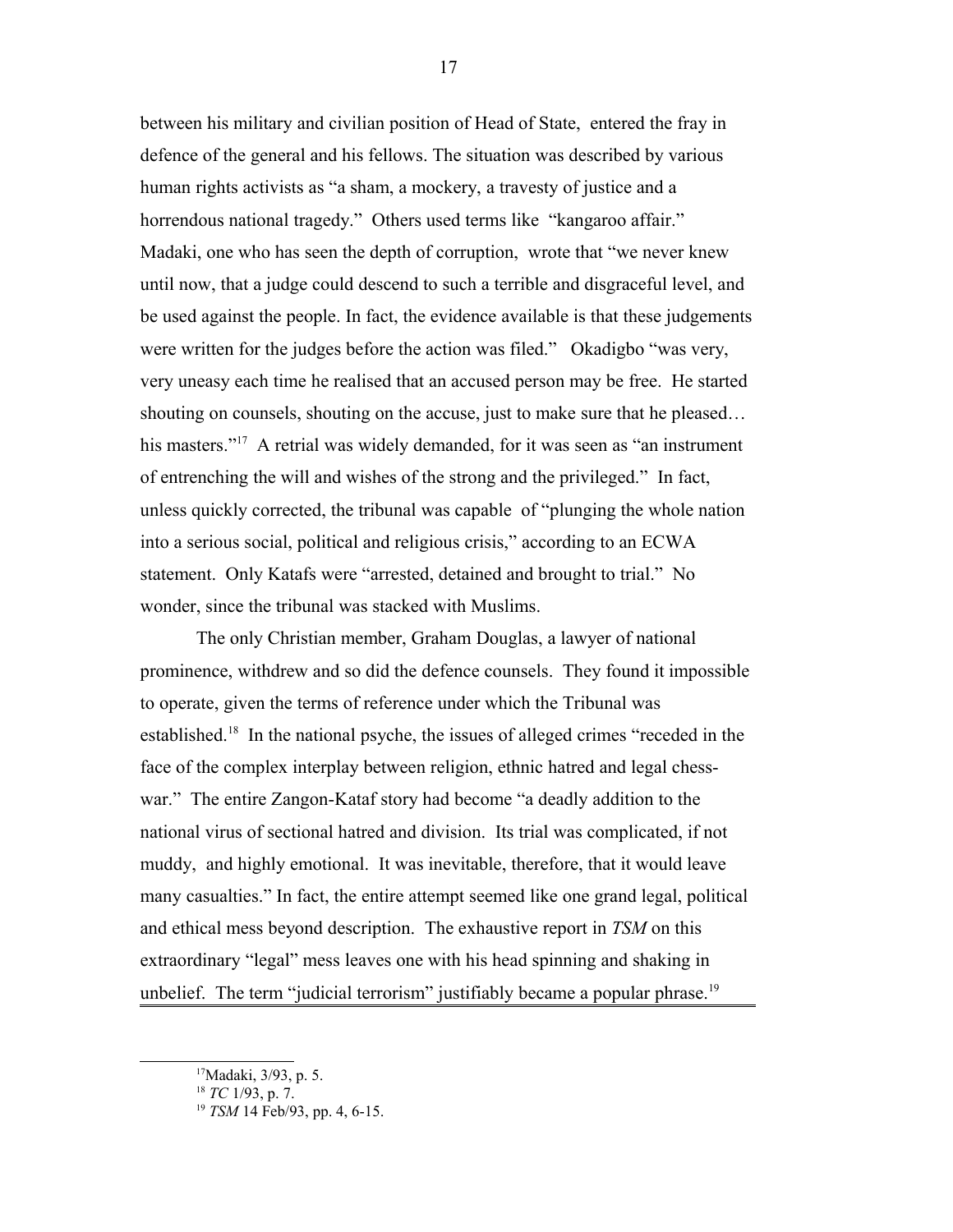The Federal Government seemed divided on the issue. No one less than Vice President Augustus Aikhomu, a Christian, had ordered the arrest of some prominent Hausa personalities, Alhajis Mato, Danbala A.T.K. and Idia, for their roles in fanning the violence. They had frequently been mentioned in the riot stories. Mato, uncle to Dabo Lere, then Military Administrator of Kaduna State, is said to have "threatened bloodshed" during a program on the federal radio in Kaduna, an action considered by many to be a most dangerous provocation in the midst of such violence, designed to intensify rather than alleviate the volatile situation. The arrest was prevented "because of pressures higher than that of the Vice President"! It is even claimed that these alhajis were among those awarded contracts to reconstruct Zango town. As to the fate of the Christian detainees, General Lekwot and cohorts were at one stage cleared of charges and released, but he was "re-arrested a few minutes afterwards" with no fewer than 22 new charges against him.<sup>[20](#page-17-0)</sup> Eventually the general was released permanently.

The women from southern Zaria joined the struggle by means of a demonstration on July 8, 1992, in Kaduna city. When Nigerians appear in public events, they come out in colourful array, but this time they came in rags to demonstrate their displeasure at the way the government had followed up the riots. They wore ashes on their foreheads to symbolize mourning for their husbands and sons, who "were killed in their hundreds by Islamic fanatics during the… riots, while the charcoal on their cheeks symbolized the maltreatment of their kinsmen who are either in detention or have been thrown into the labour market as a result of ongoing victimisation in the civil service as a result of the incident."

The purpose of the demonstration was to hold a press conference to inform the world about the chain of events, but the police formed a barrier between them and the press corps. The lead woman, Mrs. Chechet, spoke about the "one-sided arrests of people…, especially the Katafs" after the riots. She claimed "more than 400… men and women are languishing in … cells and prisons, not because they have committed any crime or were caught committing any, but just because they

<span id="page-17-0"></span><sup>20</sup> Anonymous, *TC*, 4/92, pp. 4-9. Anonymous, *TC,* 1/93, pp. 4-8*. Nnanna,* pp. 7-8.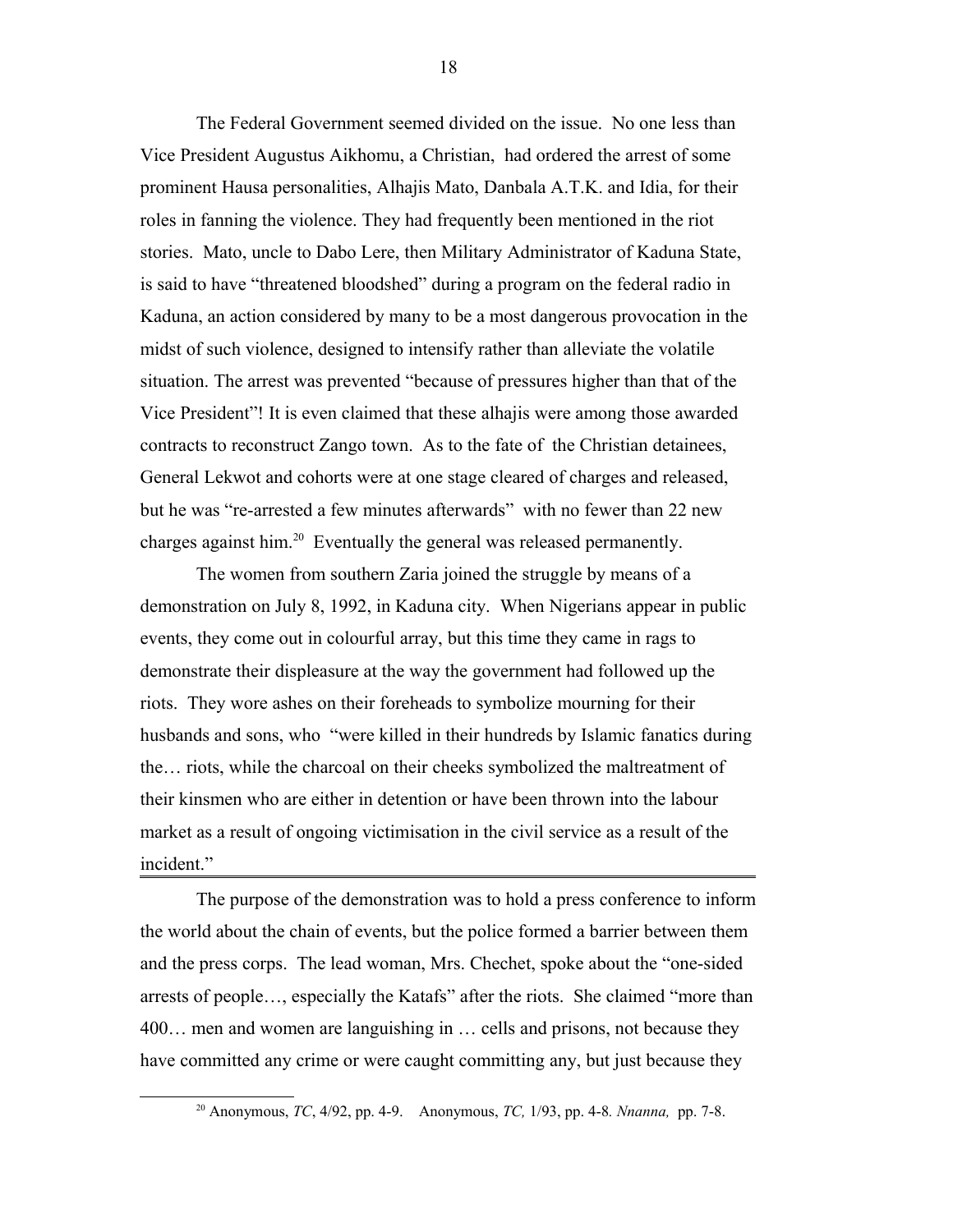are Katafs. …The Hausa/Fulanis who actually started the problem have not been arrested till date."

The speaker demanded their immediate release. An acceptable alternative would be the "immediate arrest" of various prominent Muslims who were alleged to have caused the riots, including the Secretary to the Federal Government and the Emir of Zaria. She also objected to the "release of fanatics who were caught… actually slaughtering people. 'We condemn this double standard,' she said." A non-negotiable, she declared, was the right of the indigenes to self-determination. "We will not be ruled again by strangers," she announced, "who do not know, would not care to know and do not want to respect our customs and traditions."

The Kaduna State Government's response to the demonstration was to move the prisoners into more secure detention. The Government warned that such demonstrations were dangerous and could escalate the crisis, thus trying to turn the tables on the ladies. $21$ 

Others also accused the government of "direct victimisation and intimidation." Dr. Harrison Y. Bungwan, a Kataf leader, alleged that "most of the Kataf people in positions of authority have been arrested." He claimed to be "reliably informed that government intended to flush out Katafs from service on grounds of doubtful loyalty. A considerable list of prominents in detention appears in our source, including a variety of civil servants, local government employees and teachers. Local government officials were allegedly tricked into a meeting from where they were conveyed to prison. While there, they were said to be maltreated. The people supplied them with food, for the government failed to feed the $m^{22}$  $m^{22}$  $m^{22}$ .

Jatau was unhappy about both state and Federal Government. He was disturbed by their "unwillingness or incapacity to…stop such riots. They are always caught pants down." Their pronouncements are "one-sided and discriminatory." With respect to previous riots, the government did not rush in relief. However, "now that the government thinks the tide has turned against the Hausa Muslims, it is treating the situation with bias." Even during the current riot

<span id="page-18-1"></span><span id="page-18-0"></span><sup>21</sup>*TC*, 4/92, pp. 4-8.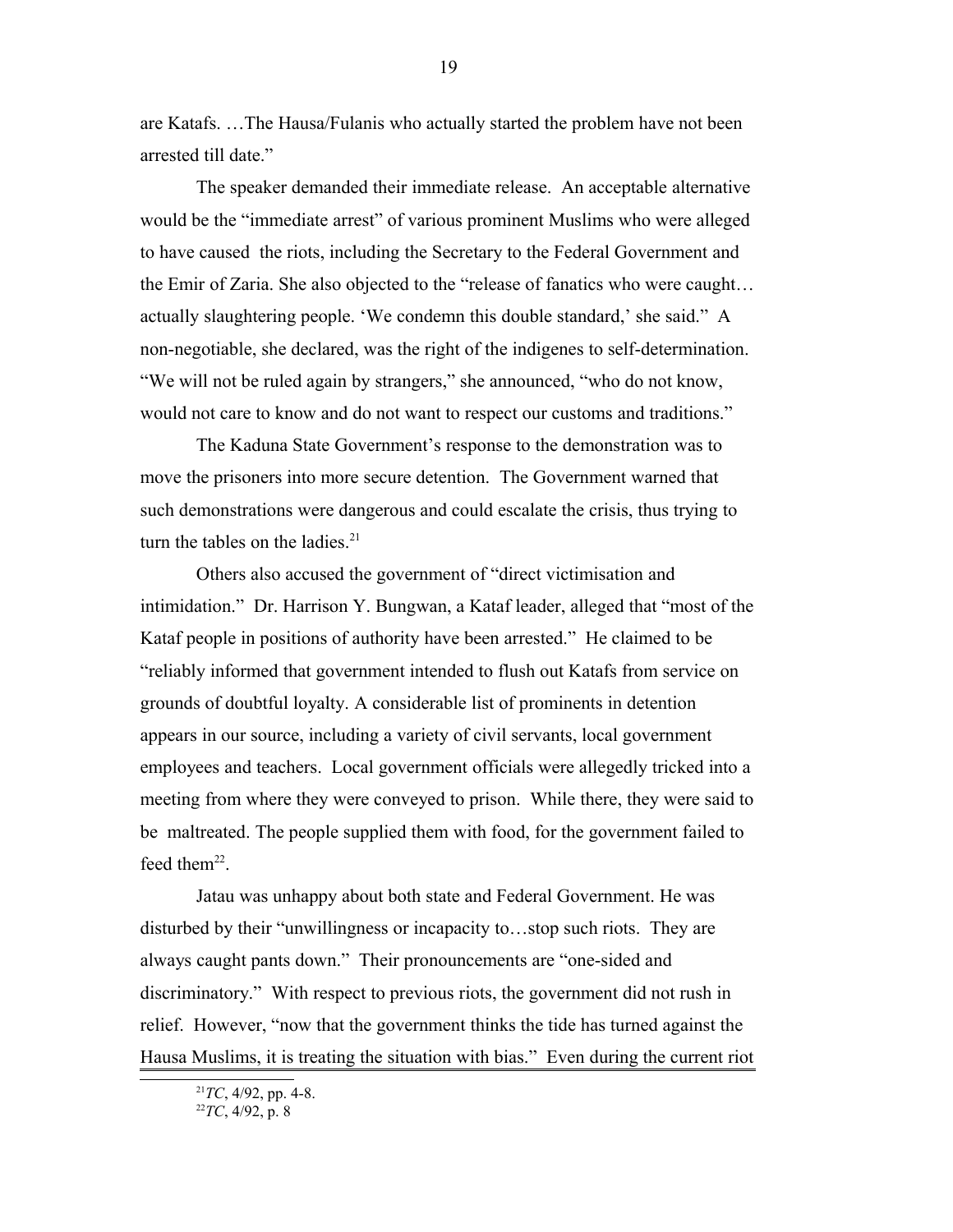series, worse things happened in other communities than in Zangon Kataf, "but no one is talking about these, only Zangon Kataf." When the President visited the place, he showed one-sided concern to the Muslims, none of whom have been arrested, while "prominent Katafs have been arrested and searched."<sup>[23](#page-19-0)</sup>

One Austeen J. Tsedason also noticed that one-sided concern. In his letter to the editor he wrote, "the prompt reaction of Mr. President and his immediate order of relief measures, resettlement and full compensation of Hausa/Fulani Muslims leaves us with so many questions." Among others, "What is so special about this incident?" Or, "Why did the president order the production of a film on this incident for all Nigerians to watch? Is it more grievous than the previous incidents where Christians were brutalised, killed or had their propery looted?" Tsedason knew the answers. "The action of Mr. President depicts explicitly the role of the Nigerian Government in religious matters," he explained. "In Kano riots, where…Southerners and Christians lost their lives and property, the President described the episode as an act of Allah. But Zangon Kata, which affected Muslim Hausa/Fulani, is described by him as a massacre. This is an eye opener."<sup>[24](#page-19-1)</sup>

In the description of this riot in Volume One, there is also reference to violence in the Federal Prison in Zaria. The situation created a high degree of tension in the city, according to Isaiah Ilo, but this tension was not peculiar to this immediate situation. "It may be no exaggeration to say that all over the north, the existing situation between Muslims and non-Muslims is that of simmering tension, mutual suspicion and alleged preparations against an expected day when mutual slaughter will be sparked off." Nigerians, Ilo asserted, were not happy with Babangida's "pledge to beef up security." They would much prefer that he pledge

that his government will…ensure that tacit support is no longer given to the perpetrators of religious intolerance and vexatious domination. Nigerians would have taken to the streets in jubilation had the President

<span id="page-19-0"></span><sup>23</sup>Jatau, *TC*, 3/92, p. 15.

<span id="page-19-1"></span> $24$ Tsedason, p. 3.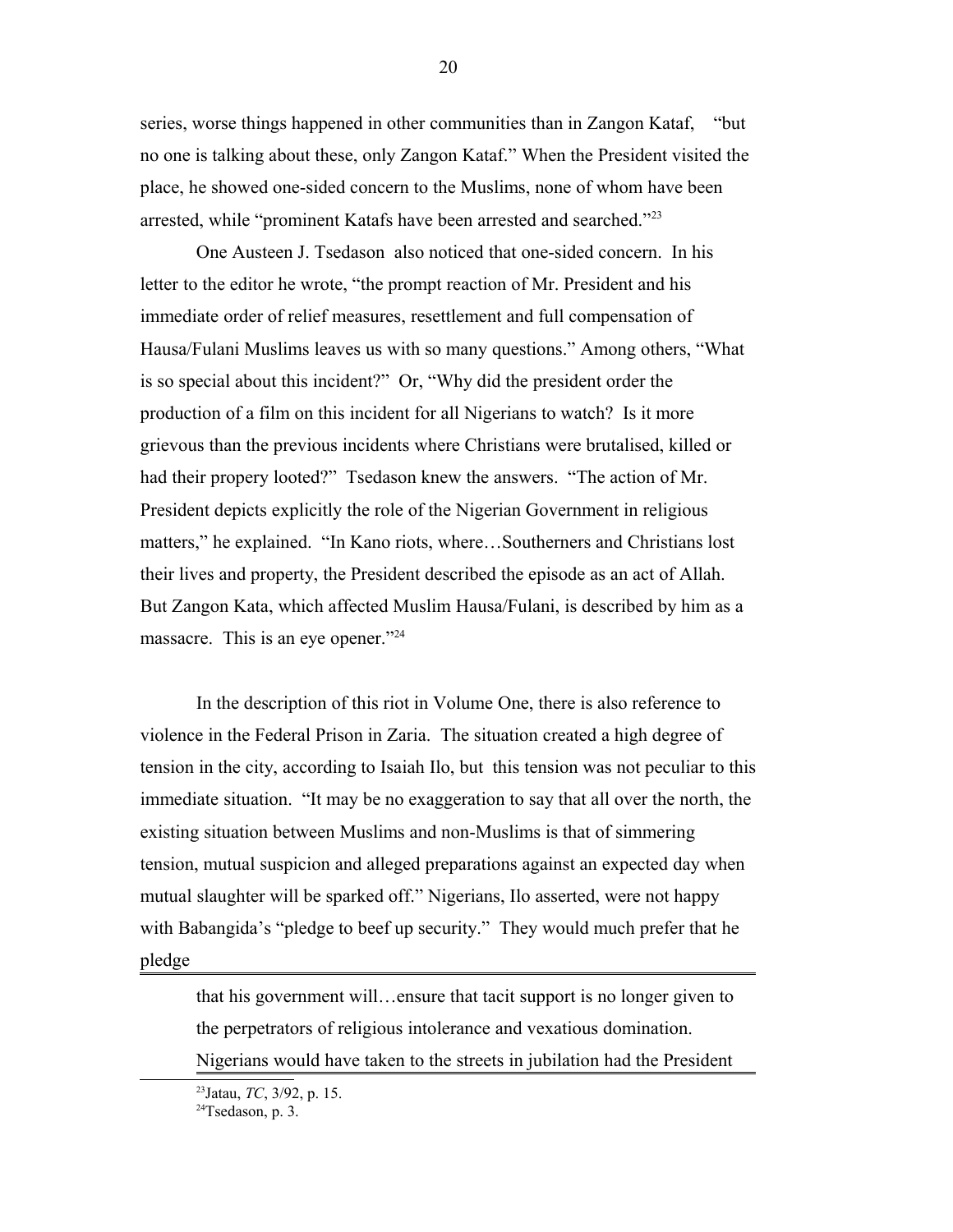promised that…government would not act in any way that could even be misconstrued as favouring a particular religion or ethnic group which has an avowed goal of subjugating others.

The problem is not one of poor security so much as "the reluctance of official authorities to use the forces for the protection of the targetted citizens." The beefed security could even be turned against the people.<sup>[25](#page-20-0)</sup>

Six years later, the matter was still not settled to everyone's satisfaction. Though a number of indigenous people were given their own chiefs, they were of a lower grade. But at least one step forward! During mid-1998, renewed rioting was reported over land in the area between the Katafs and some Hausa Muslims. It was serious enough to warrant the sending of anti-riot police, no doubt to ensure it would not escalate into yet another major fracas.<sup>[26](#page-20-1)</sup>

#### *Focus on Bauchi 1991 and 1995*

The immediate cause of the 1991 riot in Tafawa Balewa, Bauchi State, according to Christians, was the Christian challenge to the Muslim monopoly of the butcher's trade, including northern abattoirs. The really most basic and longtime simmering problem in the area was alleged Muslim suppression of Christians and the desire of the indigenes to have an indigenous chief replace Muslim chiefs imposed on them by the colonial regime. This issue, shared with the people of Southern Kaduna and many other ethnic groups, was the reason that the dynamic started by the 1991 riots continued in the psyche of the Bauchi peoples, both Christian and Muslims, and thus also undergirded the 1995 events.

### Tafawa Balewa 1991

A report from "a Christian leader from northern Nigeria" in the files of the International Institute for the Study of Islam and Christianity (IISIC) explains

<span id="page-20-0"></span> $^{25}$ Ilo, p. 1.

<span id="page-20-1"></span><sup>26</sup> *Nigerian News Du Jour*, 15 May/98.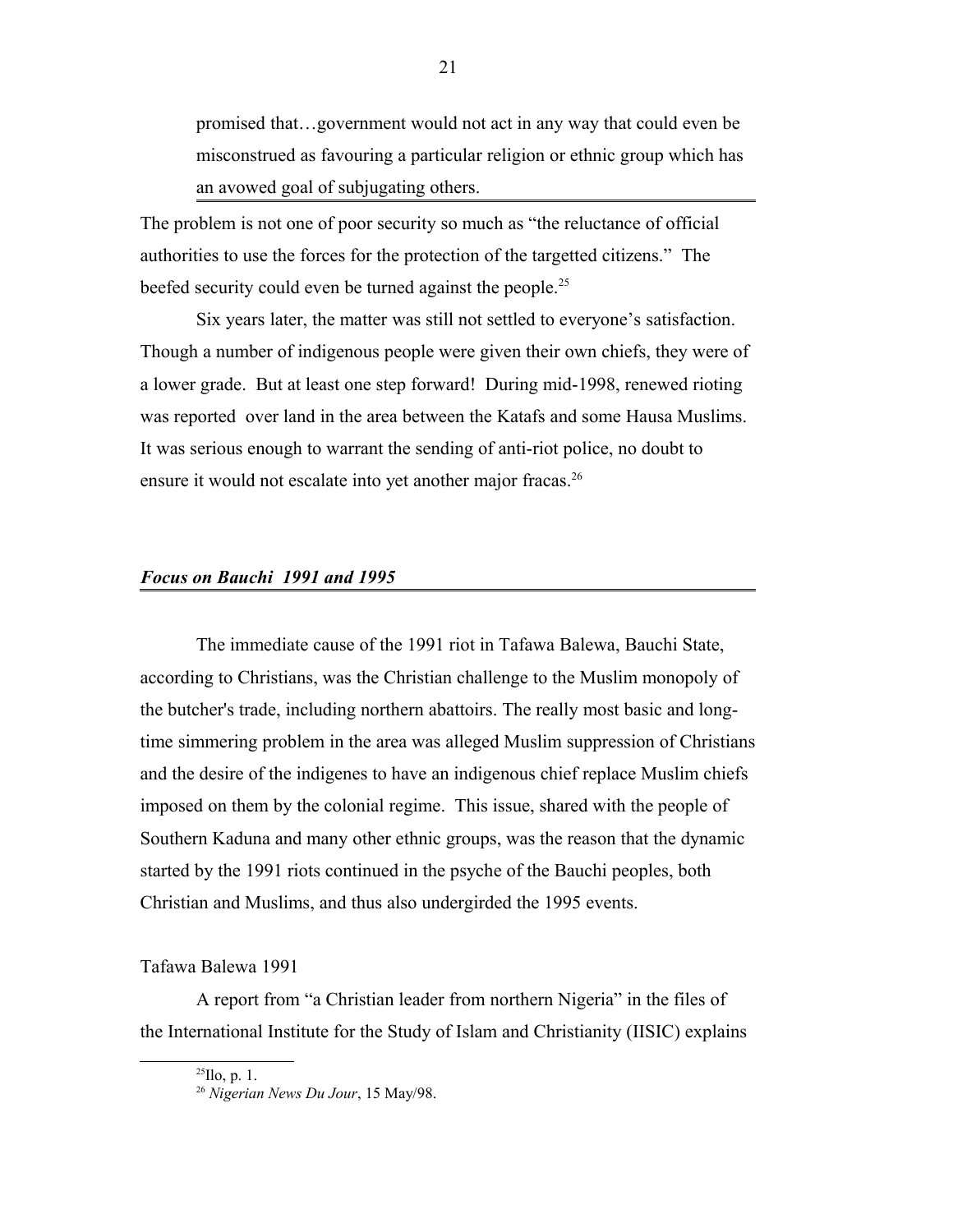the incident as follows. To begin with, there was the Muslim nervousness at the growth of the Christian community. They feared that Bauchi could become predominantly Christian like its neighbour, Plateau State. Such anxiety easily translates into a flash. The spark was provided when a Muslim unknowingly bought pork from a Christian butcher. When he discovered his mistake and tried to return the item to the seller, the latter refused to take it back. The Muslim then killed the Christian butcher by stabbing him. Then a group of butchers comprising both Christians and Muslims killed the customer. When the two corpses were shown in public by the police, the violence started. At the end, according to the report, some 500 people were dead, with "about half" being killed by the police.

This incident has increased tension throughout the north and the Middle Belt to a flash point. Everywhere Christians and Muslims are ready to attack each other. "A huge amount of arms is moving around the country in the hands of civilians. People are arming themselves and training for guerrilla warfare." $27$ 

Minchakpu published a "Special Report" on the 1995 riots to explain the reason for "the unprovoked attack on the over 30 villages of the Sayawa Community," the "Sayawa" being the name of the main ethnic group attacked. This 1996 report also does much to explain the earlier riots of 1991 and shows the relation between them clearly. This "attempt at ethnic cleansing of the Sayawa community, which is predominantly a Christian community existing in a Muslimdominated environment…." was not a new thing, according to Minchakpu. It had been going on for "over 60 years," with the "Hausa-Fulani Muslims" attempting "by all means to totally subject the Sayawa…to the ambit of their feudal exploitative system." Prior to colonialism, the Sayawa were a "politically selfruled and independent community," Minchakpu wrote. However, the British device of indirect rule "provided the…opportunity for the Muslim exploiters to subject the Sayawa Christian community to all sorts of exploitations and inhuman treatment."

<span id="page-21-0"></span><sup>27</sup>IISIC, Jun/91.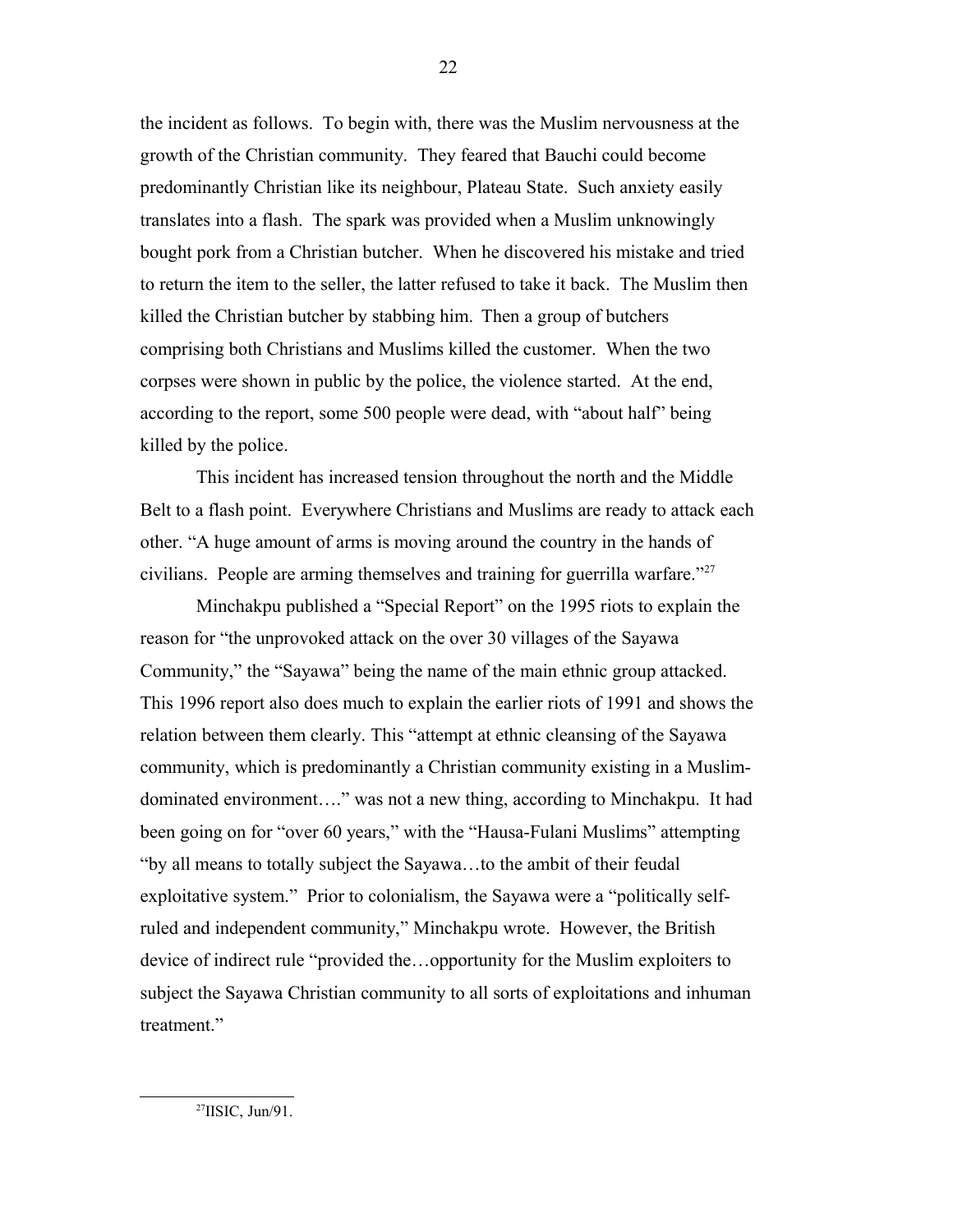The post-colonial period introduced no changes in this regard, since the "Muslim feudalists…received the mantle of political leadership" from the British. Minchakpu continued, "The attempt by the Sayawas to free themselves from the clutches of feudal Muslim exploitation was heavily resisted by the exploiters…. This degrading position …has continued to be the bane of peace…." This situation was the more long-range history that led to the eruption of April 22, 1991.[28](#page-22-0)

The National Executive Committee of CAN issued a statement under the title "Enough Is Enough" which they borrowed from Sani Abacha, the Head of State, in which it demanded "on behalf of all Christians in the whole country, the protection of their fundamental human rights and an end to selective negligence." After the mayhem of 1987, CAN expected that the government "would have taken adequate preventive measures." Unfortunately, history repeated itself in Bauchi, when "well organized Muslim fanatics…burnt down about 34 churches and vicarages. Nearly 100 people were murdered…." The government once again failed in its constitutional responsibility towards a section of the Nigerian citizenry." CAN threatened that the "Government is entitled to the loyalty of its citizenry *only* if it can protect the lives and properties of such citizenry" and referred to this principle as "an age-old doctrine." At the moment the government does not appear to deserve such loyalty. CAN then called on the Federal Government "to discharge its avowed constitutional responsibility by guaranteeing the security of the lives and properties of all Christians…; because *Enough is Enough.*<sup>2[29](#page-22-1)</sup> Indeed, losing 34 churches to arsonists *is* enough.<sup>[30](#page-22-2)</sup>

Minchakpu reported that the "Justice Babalakin Commission" was appointed to investigate the 1991 riots. Its recommendations aimed at solving the basic problem. The Sayawas should be given self-rule by receiving their own chiefdom. However, the state government, being under Muslim control, "refsued to implement these recommendations. Brief relief came with the appointment of a Christian military governor who brought a Sayawa son into the state cabinet.

<span id="page-22-0"></span><sup>28</sup>Minchakpu, *TC*, 1/96, pp. 6-7.

<span id="page-22-2"></span><span id="page-22-1"></span> $^{29}$ CAN, 24 Apr/91.

<sup>&</sup>lt;sup>30</sup>CAN, 8 May/91. This CAN list was distributed by TEKAN among its members (14 May/91).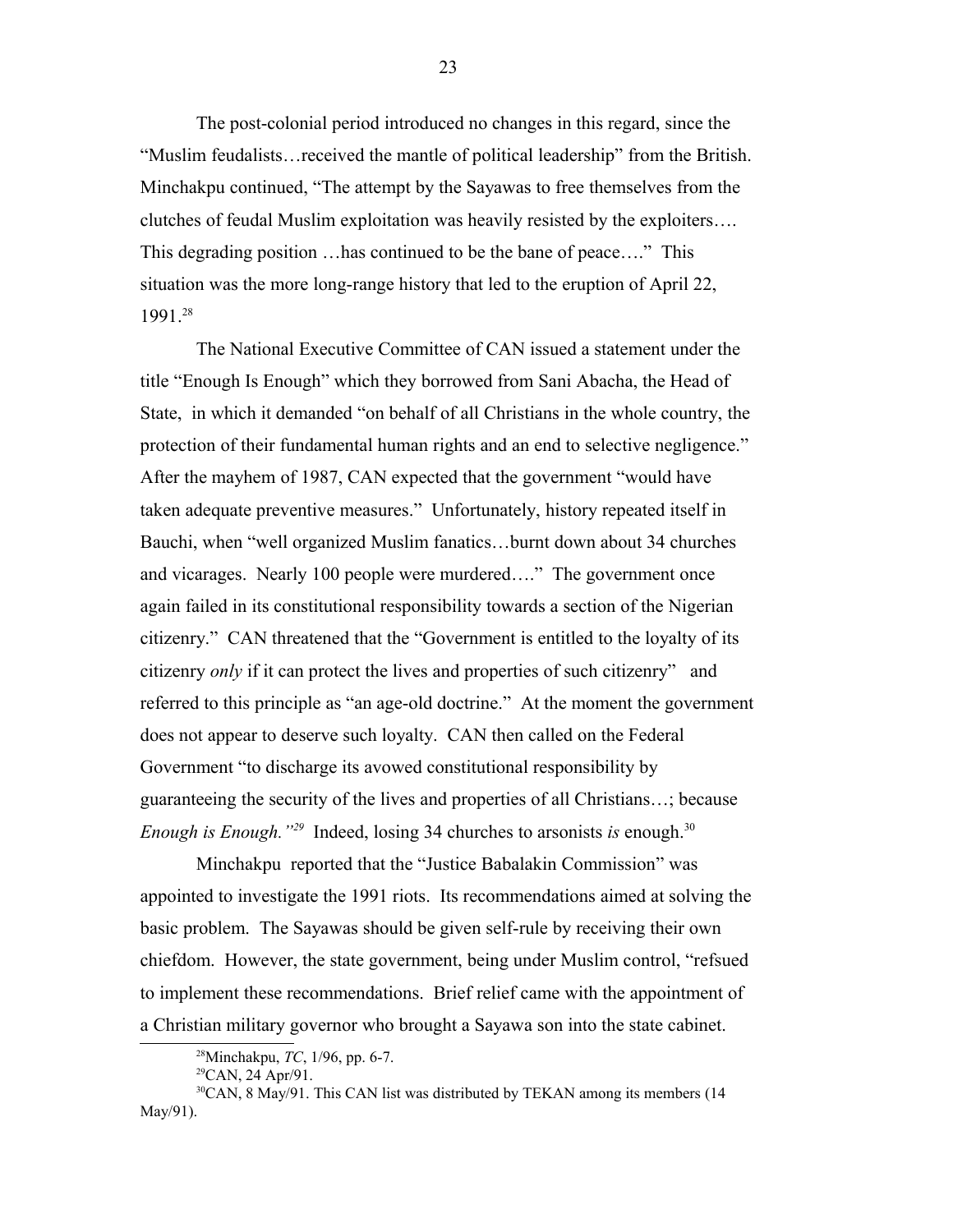This was to give them a sense of belonging. Shortly afterwards, "the almighty feudalists" had him removed and replaced by Rasheed Raji, a Muslim. Raji, in deference to his mentors, "quickly dropped the…Christian Commissioner …and appointed one Alhaji Ibrahim [Musa]" in his place.

And then comes a classic example of Muslim insensitivity. The Tafawa Balewa Local Government, the home of the Sayawa, decided on a reception for the same Ibrahim Musa who had replaced a Sayawa! Believe it or not, this reception was to be funded by compulsory payroll deductions from Sayawa civil servants! Sayawa women organized a peaceful during the first week of July, 1995, protest against this confiscation of their breadwinners' salaries. On advice of security agents, the reception was cancelled.

Minchakpu then relates the reaction of the local Muslims. To them "it was an abomination to allow a Christian have his liberty. They could not accept why Sayawa Christians could be so bold as to reject being exploited. Who are they…to question their oppressors and exploiters from doing what has been ordained…by 'Allah,' the business of exploitation, suppression, and engaging in profane acts?" It was at this point that the Muslims began their 1995 riot by setting the Central Market of Tafawa Balewa ablaze.<sup>[31](#page-23-0)</sup>

# Tafawa Balewa 1995<sup>[32](#page-23-1)</sup>

Having explained the historical dynamics of these riots and the aftermath of the one of 1991, Minchakpu also treats us to the aftermath following the 1995 mayhem. As per tradition, Governor Raji appointed a military tribunal that was to try "some Sayawa Christian leaders. He disregarded a Jos Federal High Court order to restrain him.

That court order was in response to the Christian challenge in that court. They had argued that they would not receive a fair hearing, since the tribunal was "illegally constituted and that there was a tripartite conspiracy between the Government of Bauchi State, the Bauchi State Judiciary, and the Emirate Council of Bauchi State to ensure that they did not receive any fair hearing." Furthermore,

<span id="page-23-0"></span><sup>31</sup>Minchakpu, TC, 1/96, pp. 6-7.

<span id="page-23-1"></span><sup>&</sup>lt;sup>32</sup>For more details of the story to come, see Volume 3, pp. 214-223.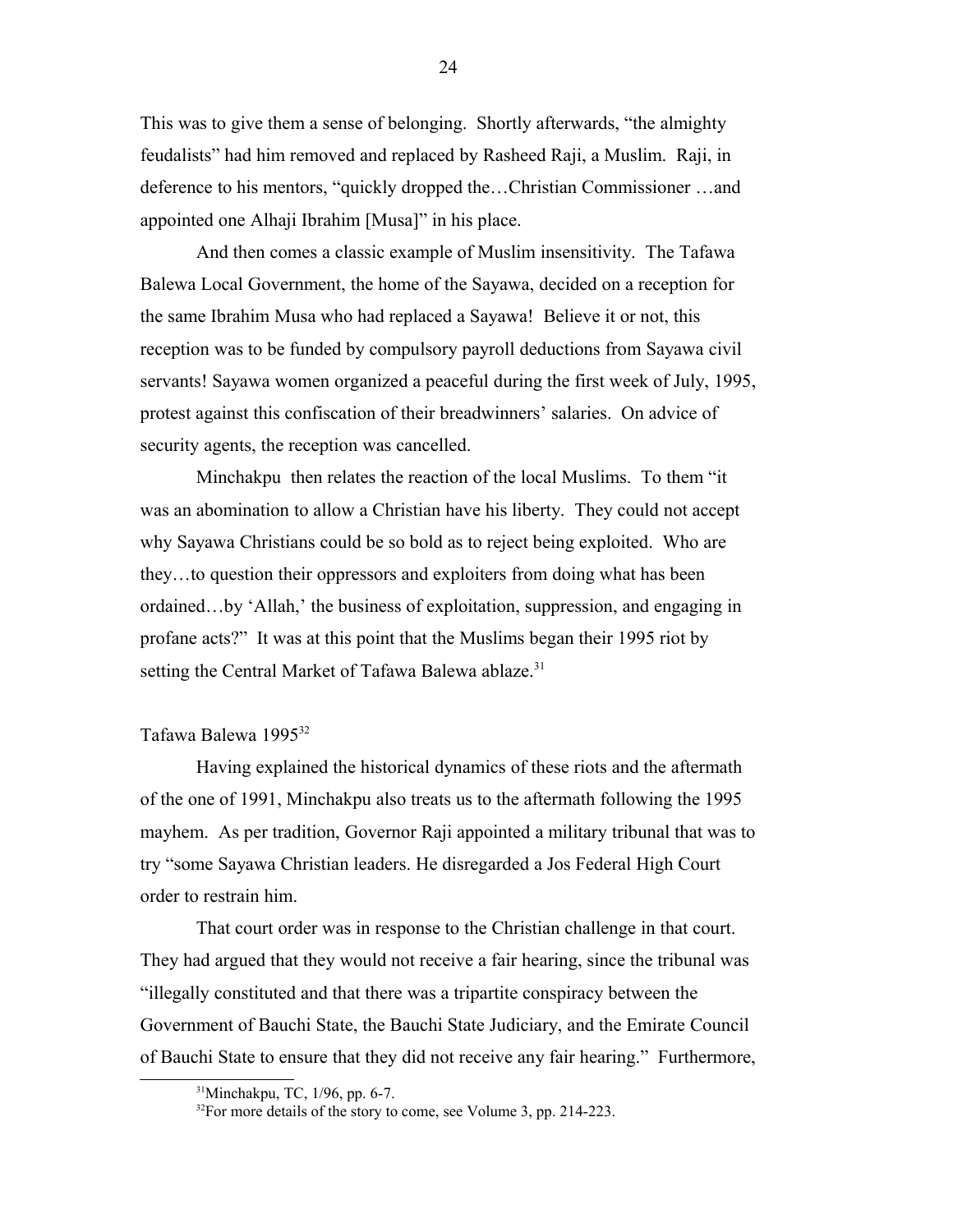even the way in which the tribunal was established bypassed legal procedure. This was because "there are some powerful forces…that are desperately looking for ways of eliminating the Sayawa leaders and the community in its entirety" certainly an exaggerated claim of ethnic cleansing. After all the atrocities committed against the Sayawa as reported in Volume One of this series, "not even one Muslim" was on trial for the violence they perpetrated. Instead, it is the victims, the Sayawa, who were standing trial before the illegal tribunal. True, 24 Muslims were initially arrested, but "within the twinkle of an eye, they were all set free."

Minchakpu asked, "For what are the Sayawa being tried? Are they being tried…for being victims…? How reasonable is it to think that the Sayawas attacked themselves, killed their wives and children, set ablaze their houses and churches?" He concluded that "there must be something behind all these manipulations." He charged that Raji, in openly "championing the cause of his fellow Muslims," is not a representative of "good governance." His determination to proceed with this illegal trial "goes to prove that there is a hidden religious agenda."

Yohanna Madaki, the deposed lawyer-governor who served as defense lawyer for the Sayawas, identified various illegalities and other irregularities in the trial, many of which would take us too far into legalities for our purposes. A startling one was the involvement in the tribunal of investigators of the case. By law, no one who has participated in an investigation is to sit on such a body. However, a policeman who had participated in the investigations and arrests, also sat on the tribunal.

In view of the falsehood of the charges, it was not surprising that the accusers could identify neither the victims of alleged Sayawa atrocities nor the alleged Sayawa perpetrators. It was "established," according to Minchakpu, "that there was no case against the Sayawa." Yet, at the time of Minchakpu's report, a number of Sayawa Christians had been in detention for over seven months.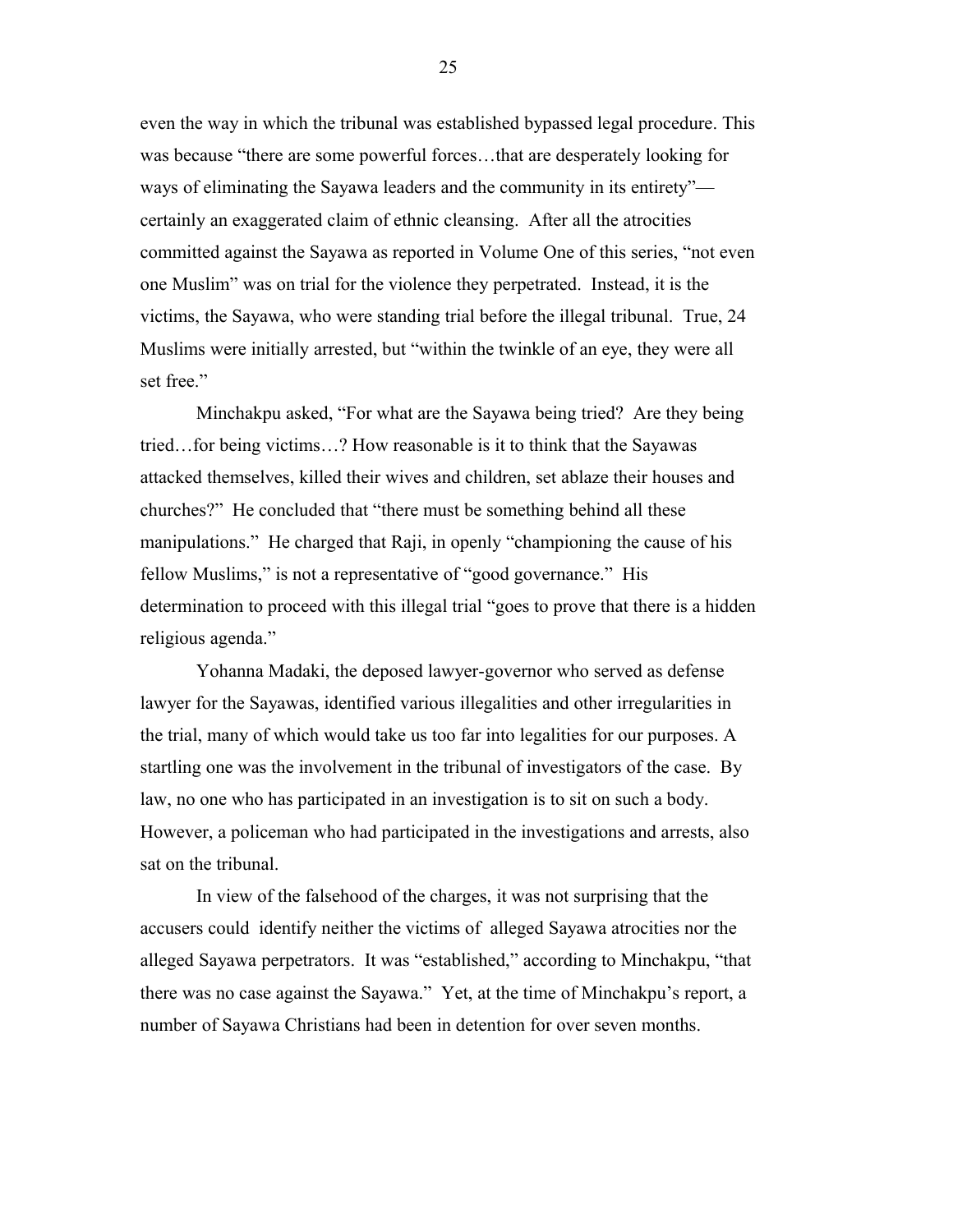Minchakpu's incredible story continues. He alleged that the governor was behind this continued detention "without trial before a competent court of jurisdiction." In his own words,

On November 20, 1995, the Bauchi State Chief Judge having played his abracadabra and engaging in wuru-wuru antics without success, bowed to the rule of law by declaring that there were no standing charges against the Sayawa Christians. He declared that they are illegally…held. Yet, he still refused to direct that they be released. He instead asked the police to screen the Sayawas again.

In addition, the Sayawa Christian civil servants were victimized. 357 Sayawas in the police force posted to Bauchi were transferred to other states. The state's Emirate Council, chaired by the Emir of Bauchi, "decided that the traditional rulers in Toro and Tafawa Balewa…expel all Sayawas domiciled there. These [places] are the abodes of the Sayawas. This is in addition to the pressures being mounted by the traditional council on the government daily to ensure that the formula of ethnic cleansing be applied on the Sayawas." Minchakpu ends the story with a challenge to the Nigerian Christians, saying it is only they who can prevent the destruction of the Sayawas by forming a united front.

But Minchakpu could not possibly give us all the intricacies of the entire story and so *CT* included a lengthy letter written by Madaki to the governor, his military colleague. It is lengthy, but it gives such a clear picture of the entire unbelievable drama that I urge you locate the document.<sup>[33](#page-25-0)</sup>

#### *Focus on Potiskum 1994*

Minchakpu, ever ready to tell the Christian story, stated that the Potiskum riot is one more example of the manipulation of religion and of the "contradictions inherent in our own political and administrative systems in the country." He was thus making a sound akin to that of Nigerian Marxists, something I had not notice in him before. He tells of an official report that asserts

<span id="page-25-0"></span><sup>&</sup>lt;sup>33</sup>CT 1/96, p. 9ff. In Nigeria this can be located in ECWA archives in Jos. In North America, you can check it out with the Boer archives at Yale Theological Seminary. See also Y. Madaki, *TC*, 1/97, for another lengthy and less technical report.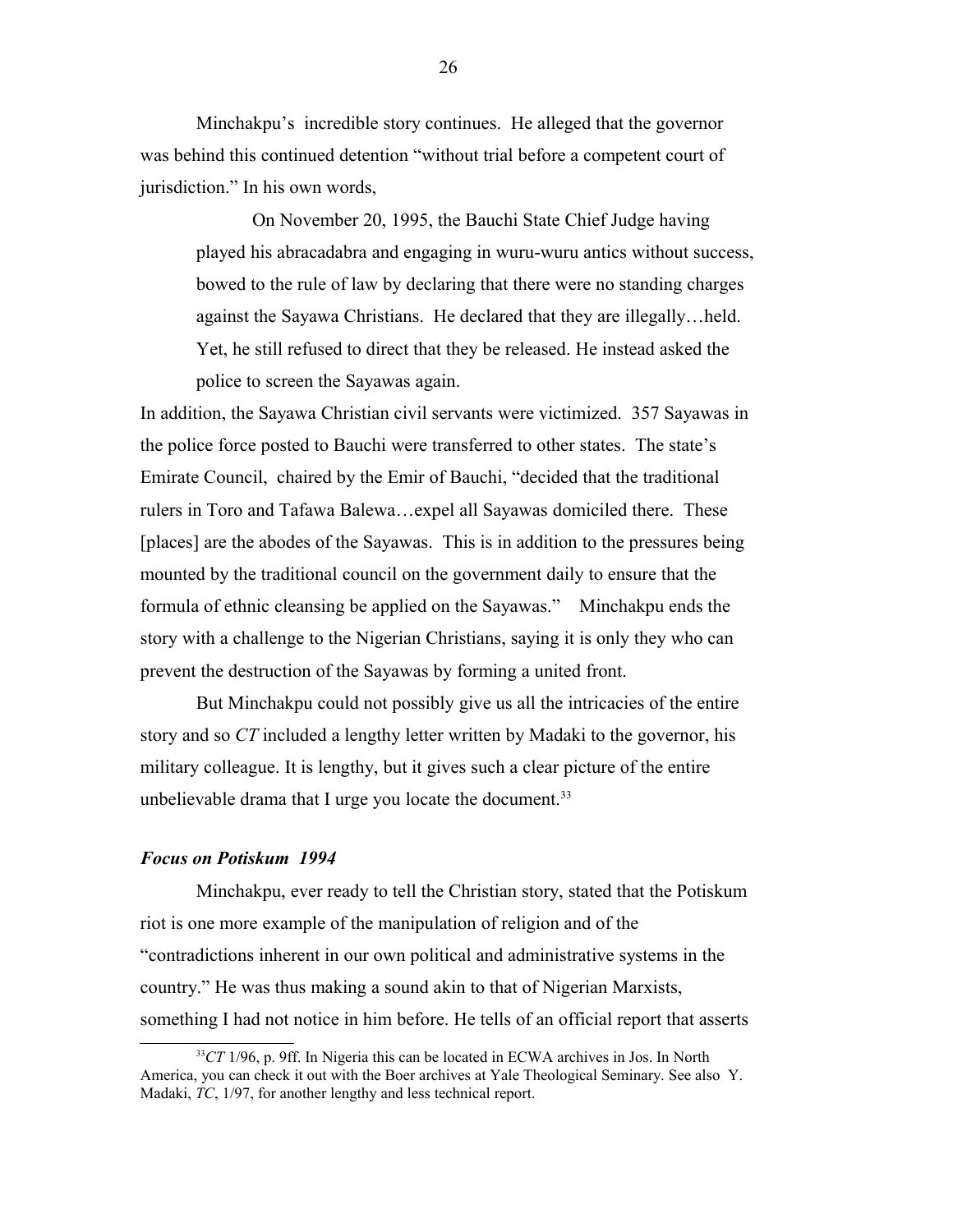that this issue was used as a pretext for "political machinations by the Bolewa ethnic group in active collaboration with the Hausa-Fulani ethnic groups in Potiskum." The state's Police Commissioner claimed that the incident was a case of "manipulation of the Islamic religion for political purposes" in the interest of "the feudal emirate institution…, and as such, Islam has become a ready tool… to suppress the other… ethnic groups." He blamed the crisis on the Vice Chairman of the Local Government, Yusufu Umar Kukuri, who "mobilised the fanatics to carry out the mayhem." His goal was to eliminate "prominent Kare-Kare personalities, who are Christians." The manipulators were trying to "cover up such satanic acts with a frame-up story of an alleged conversion of a 19-year old Christian girl as the cause of the crisis. This is a shame and a disgrace!"<sup>[34](#page-26-0)</sup>

It is the story about Catherine Abban. The perpetrators of the violence, under the leadership of a Qur'anic teacher Hassan Adamu, claimed that they were "fighting the cause of Islam." Their specific claim was that Catherine, a Christian, had converted to Islam but was denied the right to do so by both her parents and the police. Her father claimed that she was abducted by the aforesaid Adamu, who kept her in a secret place while forcefully converting her. How can these people be rioting because of Catherine, when they had her in their custody already for two months, he asked. While the riot was running its course, a church property next to that of Abban was burnt, but his was untouched. He himself was able to move around freely without being molested. Clearly, the issue of his daughter had nothing to do with the event.

The police declared this motivation a farce and that Catherine was used as an excuse. The real reason, according to them, was that the Muslims were engaging in the manipulation of religion because they had lost their power base to local people who had begun a quest for self-determination and had thus become a threat to the local "feudal emirate institution." Here as elsewhere, Islam becomes "a ready tool." It sounds like the stories of Zangon-Kataf and Tafawa Balewa all over again. It also is in line with my opinion expressed earlier that

<span id="page-26-0"></span><sup>34</sup>Minchakpu, *CT*, 1/95, p. 8.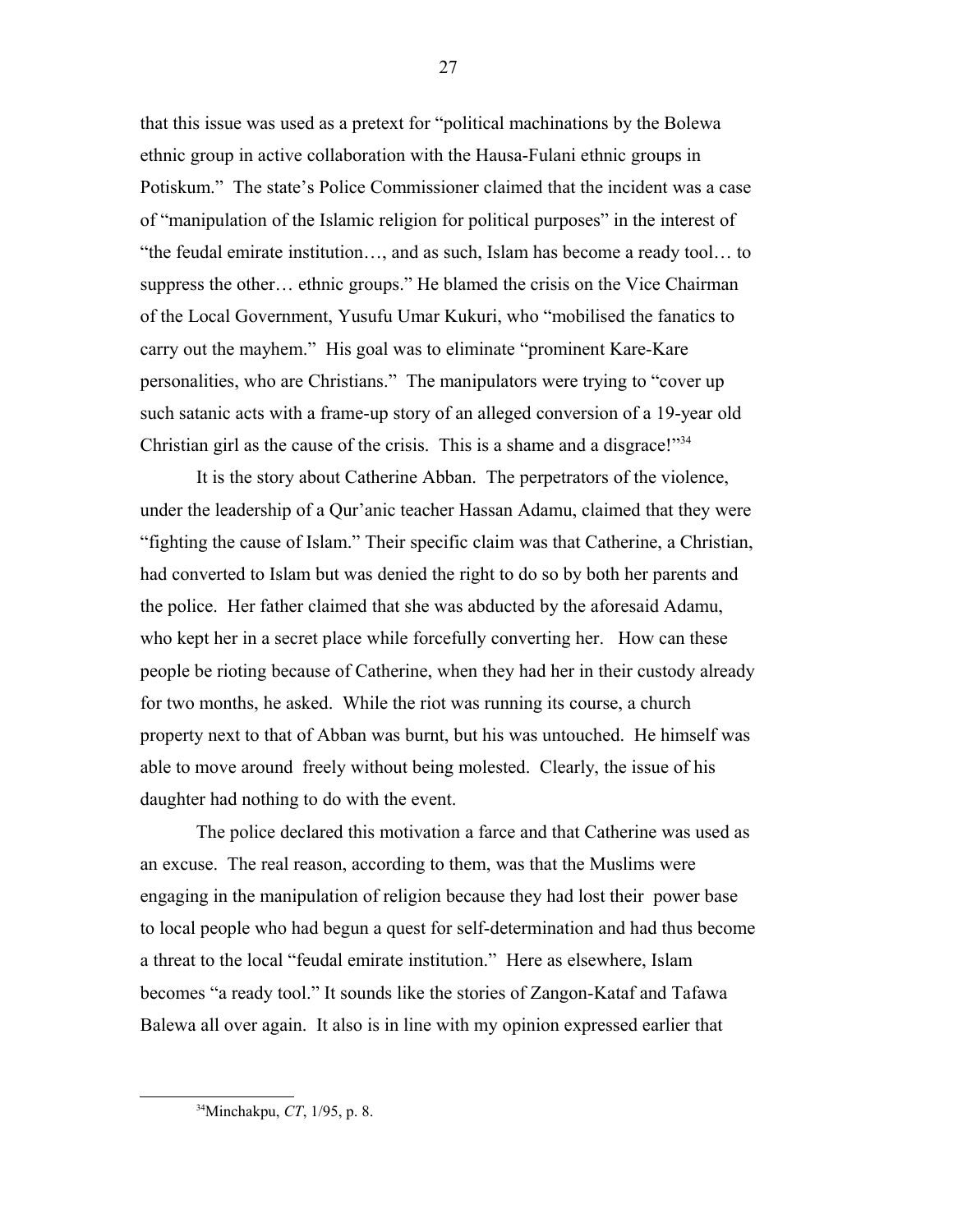these riots, even when the result of manipulation, usually have religion at their base.

The police further revealed that the mayhem was organized by the Vice Chairman of Nangare Local Government, Yusufu Umar Kukuri, who had "mobilized the fanatics." The local CAN chapter claimed that the attack on Christians "was premeditated and well planned through the active collaboration of the Yobe State Military Administrator Dabo Aliyu, the Emir of Fika, Minister of Agriculture Alhaji Adamu Ciroma and the administration of Nangare Local Government Council."

The police reported the arrest of 50 people, but Minchakpu claims that Yusufu Umar, the brain behind the attack, was released by authorities before an official inquiry even began. Furthermore, the composition of the appointed committee "is one-sided in favour of the Muslims…. …of the five-man committee, four… are Muslims, while only one member is a Christian," even though the government allegedly promised to include three Christians. In response to this imbalance, CAN told the Governor that they did not believe justice would be done and that they would not even submit the customary CAN memorandum.

Yusufu Turaki, of both ECWA and CAN fame, in an interview with *TC*, expressed the opinion that this attack was a "continuation of implementation process of the grand design by Muslims…to wipe out Christianity in northern Nigeria."<sup>[35](#page-27-0)</sup> It is simply one grand chorus about an alleged grand Muslim design that is sung as lustily as its antiphone in Volume Two—or should it be described as a grand lament?

TEKAN and ECWA published a joint press release on the last day of 1994, the last section of which was devoted to the Potiskum riot. It reads as follows:

<span id="page-27-0"></span>Our constitution allows religious freedom of worship, but why are Christians, killed, maimed, and deprived of their rights? The recent killing

<sup>&</sup>lt;sup>35</sup>Minchakpu, *TC* 1/95, pp. 10-14, 20. For the detailed but unfinished story of Catherine, see Minchakpu's interview with Abban. The distortions and corruption of the Muslim police, Muslim judges and all others in the case are beyond belief. The story is too long for inclusion in this book, but I hope to include major sections of it on the promised Companion CD.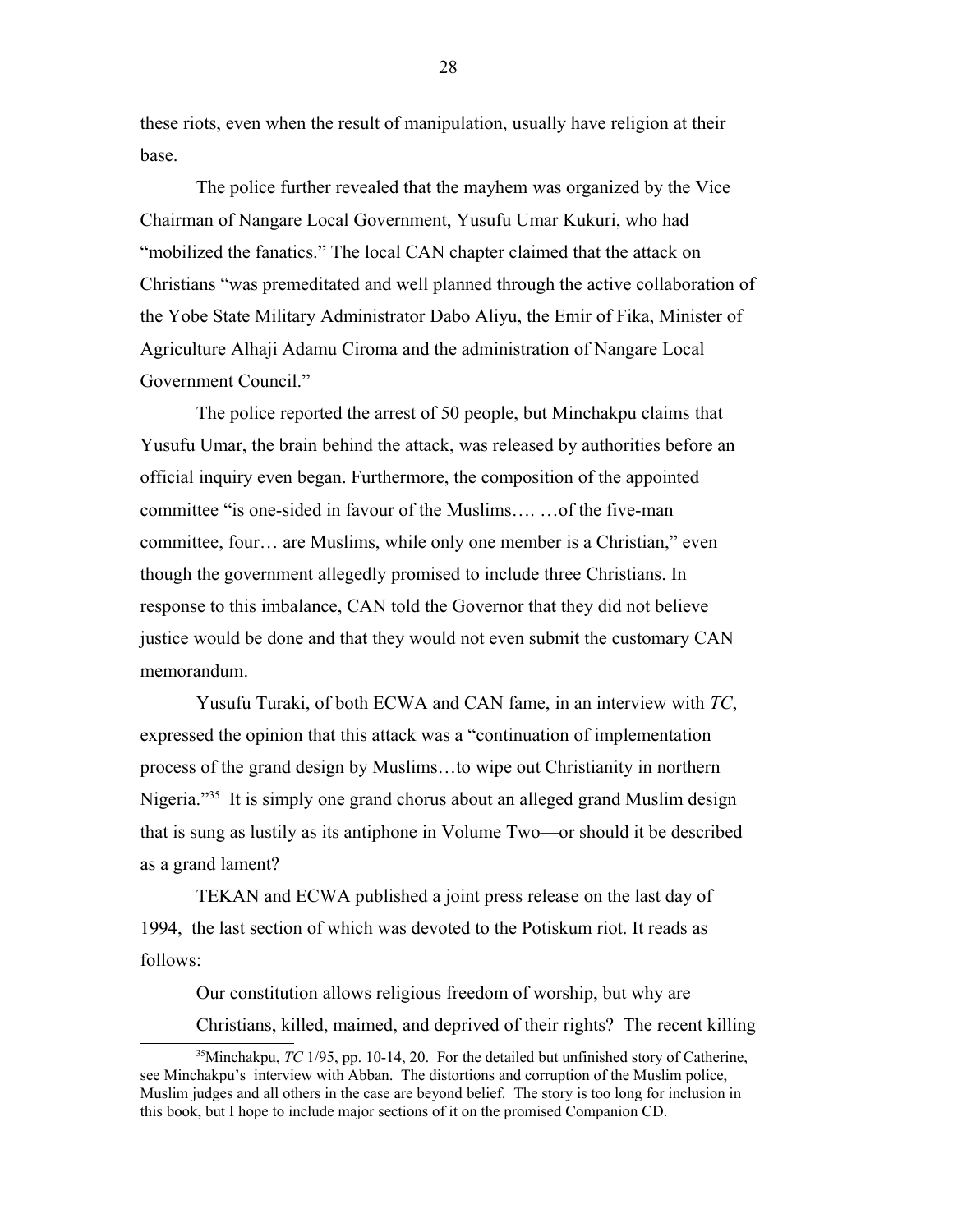of Christians, destruction of church buildings and burning of Christian properties in Potiskum… mark the peak and open oppression of government's unwillingness to protect her citizens. The security was absent. The government-owned dailies refuse to report such happening. The government describes such perpetrators of instability as "misguided elements" or "touts" and not Muslims. But such religious vandals do not kill Muslims nor destroy… mosques, except the churches and Christians. Is the government really sincere? How shall unity be maintained with such open hypocrisy? Why are these religious riots so rampant only in the far North? Christians and Muslims in the South and Middle Belt build churches and mosques side by side and live together in peace. Why are the far North Muslims so harsh?<sup>[36](#page-28-0)</sup>

# *Focus on Jos*

This section is not about riots in Jos, but it is about the same issues that cause riots in the previous places.

Plateau State has long been an eyesore to Muslims, according to Christian spokesmen, for it serves as Christian beachhead in the north and is the centre of many Christian organizations. The alleged peaceful nature of the state is regarded as little more than propaganda and not more than skin deep. The 1995 riot was about an attempt to install a Muslim from Bauchi state as chairman of the Jos North Local Government. It was seen as the first major Muslim attempt to obtain control over Jos, the capital of Plateau State.

This struggle repeated itself in 1996, when there was a lot of legal wrangling over the election of another Muslim, Usman Mohammed Mukhtar, for the same position. His election was challenged due to falsified documents and some other legal irregularities and then nullified by a tribunal whose members were all Christians. Mukhtar's Christian rival, Christopher S. Jang, was declared the winner.

<span id="page-28-0"></span><sup>36</sup>TEKAN/ECWA Release, 31 Dec/94.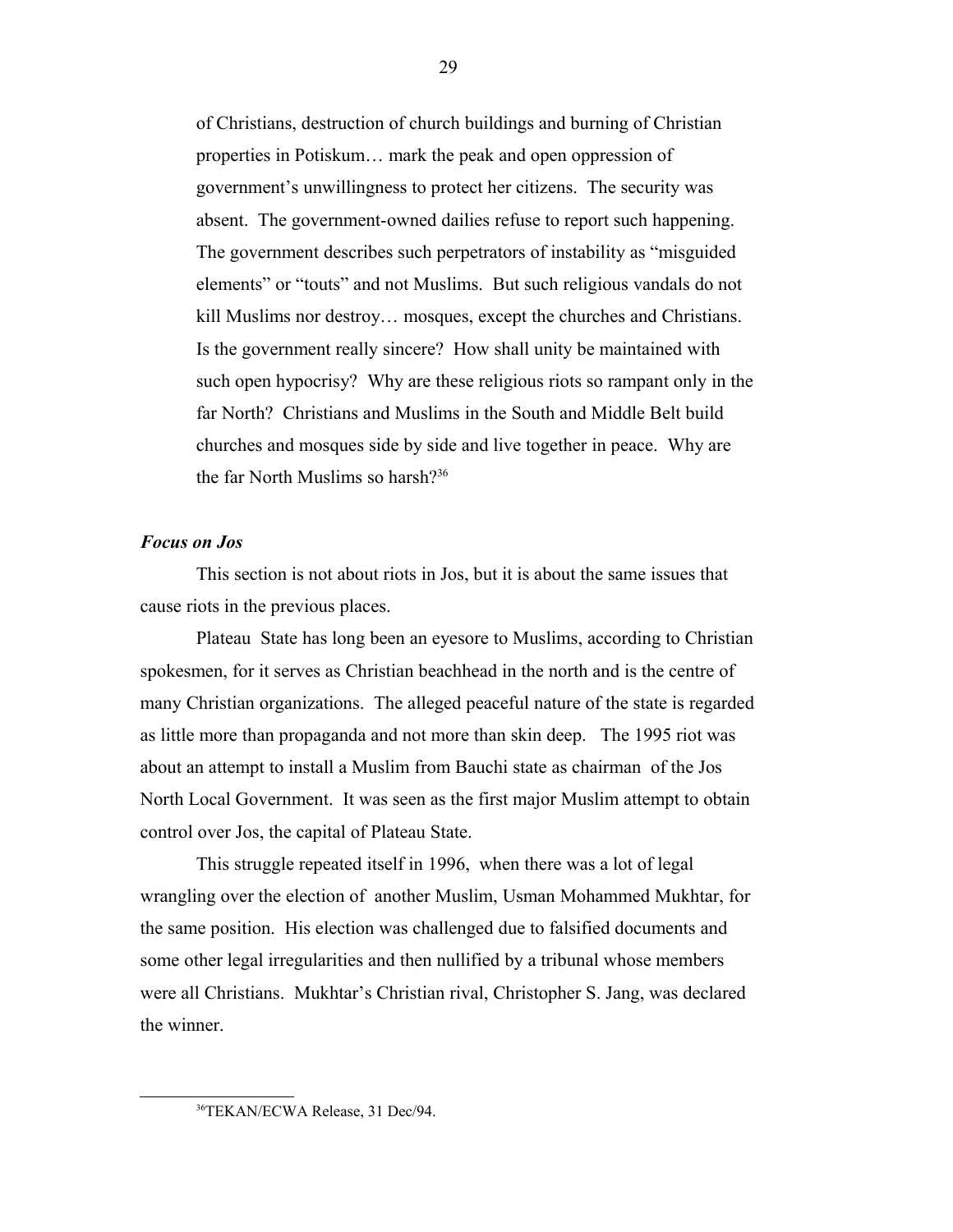Lawi Kyuney reported that the general population saw Jang's victory as "a triumph of true justice over the forces of darkness." That victory was not gained easily as tribunal members faced the temptation of bribery, the old Nigerian standby, as well as "blackmail, blatant lies and threats of physical harm." The chairperson of the tribunal, Mrs. Nimpar, reported that Mukhtar's supporters "were so desperate…that they went as far as approaching members of my family to try to influence me." The Muslim military state governor, Mohammed Mana, refused to accept the tribunal's verdict and openly sided with Mukhtar. He unsuccessfully demanded that the Federal High Court in Jos squash the ruling. He continued to deal with Mukhtar as the legitimate chairman. He also prevented the state's media, newspaper, radio and television, from reporting the tribunal's decision.

This Jos struggle was seen as "part of [the] plan by Muslims…to install a…Muslim oligarchy " throughout the Middle Belt, particularly in Jos, that goes back to the attainment of independence. Ever since then there has been a "consistent and deliberate denial of political, social, cultural and religious rights, equality and autonomy to the Christian community…by anti-Christ elements in power." To succeed in this plan, governments at both federal and state levels actively collaborate in the "injustice…perpetrated against Christians in the name of 'Allah' to ensure the complete marginalisation of the Christian community to stop the growth of Christianity in…Jos."

Muslims have long been envious of the dominant position of Christians in the Middle Belt and have scarcely hidden their "evil intention to destroy the popularity and acceptability of the Christian religion among the people." Hence, Plateau state always receives Muslims as military governors and state commissioners of police. Muslims have also "hijacked" the "people's genuine demand for the creation of a new state" to be carved out of Plateau. Muslims began to support this move and took it over. They gave a new state a Muslim name: Nasarawa. Though 90% of the proponents of the new state wanted Akwanga to be the capital, "the Muslims worked underground to ensure that the capital was sited in Lafiya which to them is a Muslim town" while they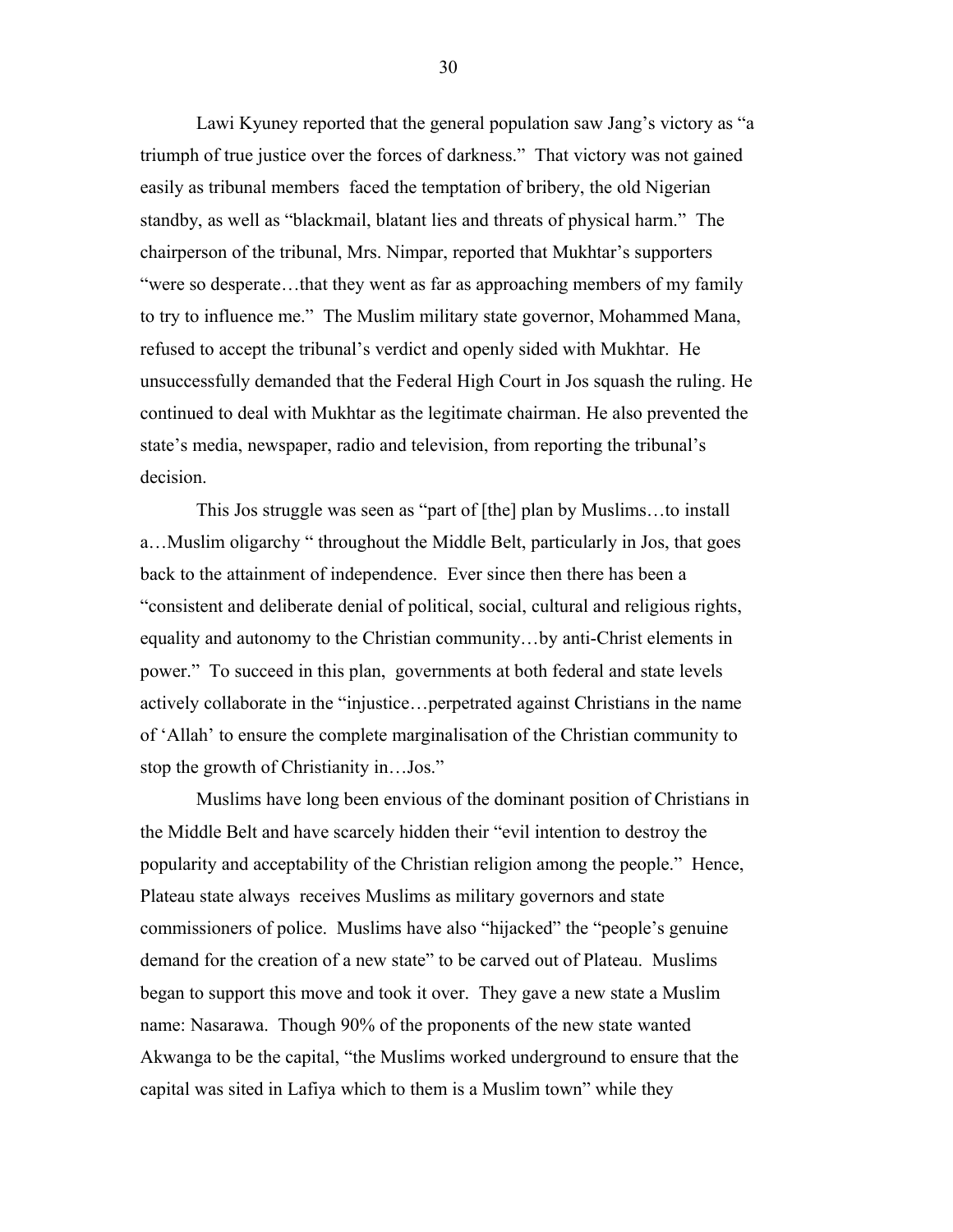considered Akwanga as "belonging to the '*kafiri*' or '*arna* (unbelievers) and therefore unholy to be a capital of a Muslim state." Kyuney predicted that the new state will soon be turned into a Hausa [read: "Muslim"] emirate "which will subjugate the dignity and culture of other indigenous Christian populations."

Kyuney describes the "holy war to destroy Christianity" in clear terms:

They now use dirty politics of falsehood, manipulation, buying of votes and flagrant refusal to comply with electoral guidelines in their mad effort to gain political advantage over indigenous Christian tribal groups in their land. Once that is achieved, they will now use government machinery and resources at their disposal to deny the Christians their rights, especially in acquiring certificates of occupancy for the purpose of building places of worship or institutions of learning…. They are using politics or…government…to intimidate, suppress, subjugate and recolonise Christians and by so doing retard the spread of the gospel…. This is a matter of spiritual warfare. Politics is only being used as a gateway to achieve victory.[37](#page-30-0)

#### *Other Forms of Hostility Directed against Christians*

Though the emphasis in this paper is on the riots, the main concern demands that some space be given to some other forms of religious violence and harassment that illustrate those concerns as well. Though these are myriad, I will bring in only a few examples, trusting that your imagination has been shaken loose enough by now for you to realize that the sky is really the only limit.

The first example is that of the fracas that occurred in Numan Local Government of the former Gongola State and is described in Volume Two, Chapter One. Wilson Sabiya and Kenneth Eze, in their 1989 letter to Governor Isah Mohammed,<sup>[38](#page-30-1)</sup> accused the latter of using the government to promote Islam and to "disparage Christianity." They had six points of evidence to support their accusation, two of which have reference to the Numan event. In another context, I report that Governor Mohammed had apparently sponsored articles in the press

<span id="page-30-0"></span><sup>37</sup>Kyuney, *TC*, 1/97, pp. 24-26; Nimpar, p. 27.

<span id="page-30-1"></span><sup>&</sup>lt;sup>38</sup>See Appendices 7A and 7B in Volume 2, pp. 266-270.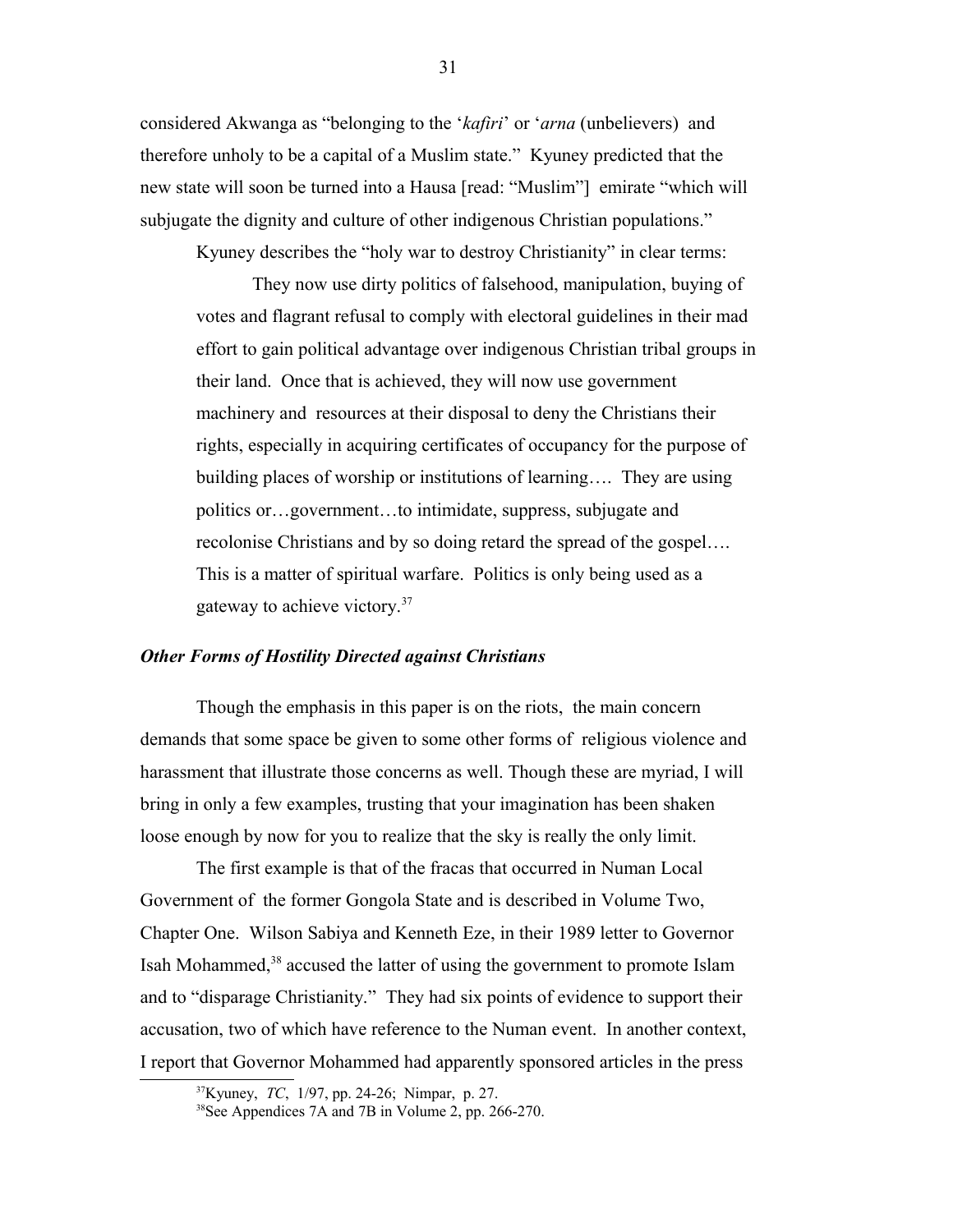suggesting that his Christian predecessor, David Jang, during whose tenure the event took place, had collaborated with CAN to kill and maim the Hausa people concerned. Now Sabiya and Eze are charging that both the sponsorship by Mohammed's government of these write-ups and the silence of his government about these articles indicate his support of Islam. Point six of the letter is about "the silence of the Government in the face of a diabolical accusation of Government and CAN of "the outrageous and unbelievable collaboration between government and CAN to "mastermind the riots" and to kill and maim Muslims at Tingno and Waduku." Wilson explained that the "silence of your Government on this tells a lot about your view of your mission here." In fact, Wilson regarded this silence as a "tacit acceptance" by the governor of that collaboration. Then he warned CAN had "no alternative but to take appropriate action to clear the name of CAN." The governor did not bother to respond to Sabiya's correspondences, but the issue came up in the interrogation during his arrest. At that time the interrogator wanted to hear an explanation about the alleged sponsorship by the governor of those articles of accusation.<sup>[39](#page-31-0)</sup>

Another and totally different example is that of the events surrounding the attempted establishment of the Uniformed People Christian Fellowship (UPCF) by retired army officer Israel Odewale. As he tells the story, in October, 1991, he went to the UK to purchase supplies and find general support for the venture. While in the UK, he learned that his brochure about UPCF had prompted severe response from the Muslims, who accused him of causing unrest and undermining Islam.[40](#page-31-1)

The "severe response" referred to took various forms. For one, there was an "Advertiser's Announcement" by the National Council of Muslim Youth Organisations (NCMYO), Oyo State Branch.<sup>[41](#page-31-2)</sup> According to Odewale, the

<span id="page-31-0"></span><sup>39</sup>Anonymous, *TC,* 1/90, pp. 8-9.

<span id="page-31-2"></span><span id="page-31-1"></span><sup>40</sup>Odewale, I. Circular.

<sup>41</sup>Sanni, I. K. I will make every effort to insert information about this document in Vol. 2, where it belongs. That manuscript has already been submitted to the publisher. Even if it is too late for inclusion in that first printing, it will be included in the CD version and in subsequent editions.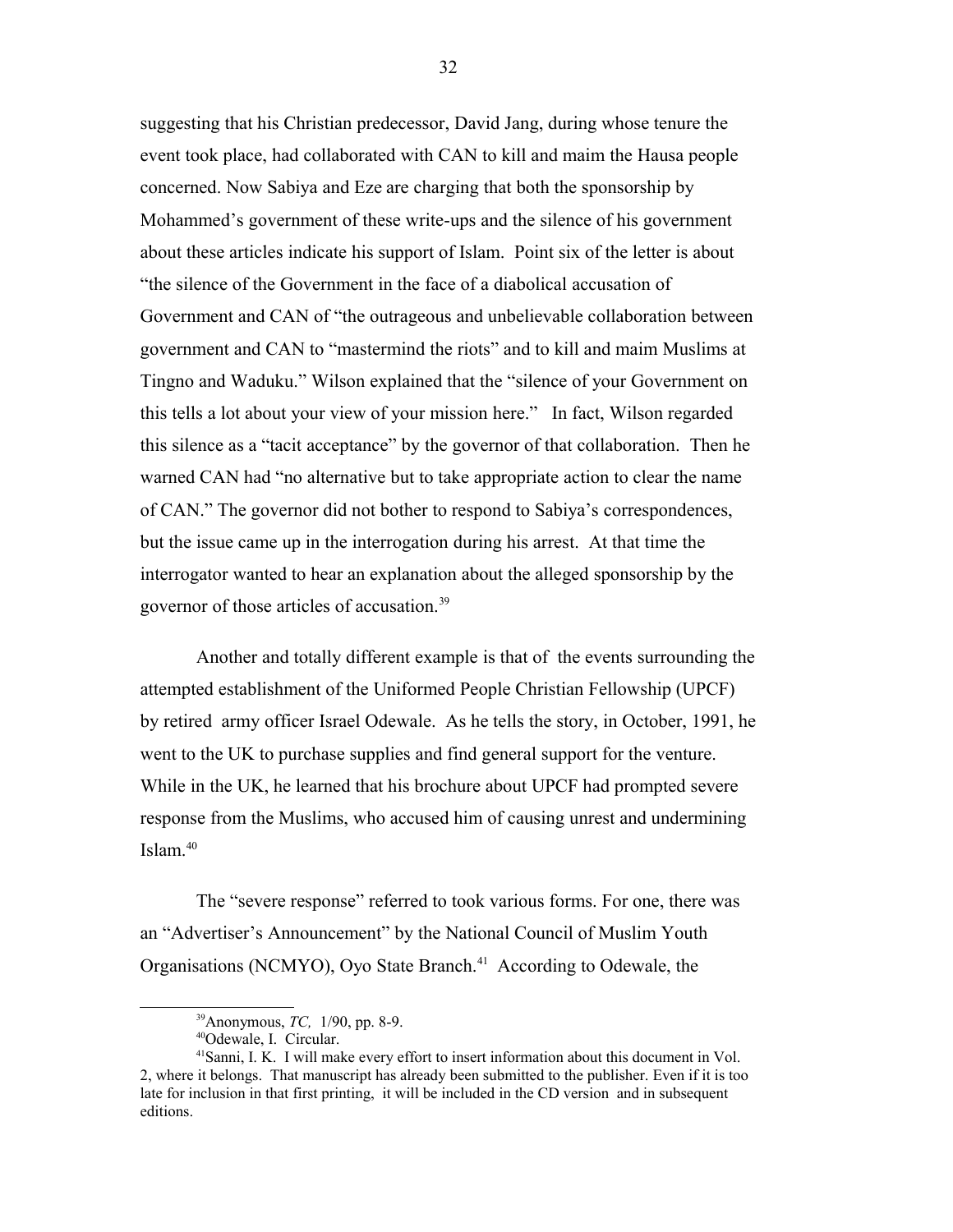brochure had not yet been circulated among the military. When he tried to have a response published in the *NT,* "authorities detained three members of staff of the paper and demanded to see the cheque that paid for the advertisement." They even tried to arrest his mother to force the family to hand him over. Likewise, his sister was detained for three hours at an airport, while she was on her way to the US to visit her daughters there. His entire family was "threatened with arrest if he does not return by Easter." Furthermore, his name was flagged at all points of entry into Nigeria. The Sultan of Sokoto allegedly said that he wants Odewale "alive or dead as he is accused of insulting Islam." It was even engineered to have him fired from his directorship of the Nigerian Wire and Cable Company. He had been forced to retire from the army as a colonel, even though he had never been in trouble and was known to the generals. In addition, as a result of this episode, allegedly all retired colonels were prevented from traveling abroad without special security screening. And all of this supposedly because of the charge that he was "breaking army code of ethics." According to Adewola, he was bound by military law for only three months after retirement and that time had past.<sup>[42](#page-32-0)</sup>

What was Adewola's goal in all of this that called for such vehement reaction? Not much different from Christian fellowships in other areas of life. He listed "Bible study, prayer, evangelical meetings, seminars and outreaches, film shows, tracts distribution, etc." In addition to this list, there were additional goals, all of which amounted to helping the poor, finding jobs, providing money for small businesses, encourage an industrious spirit and counselling.[43](#page-32-1) None of this called for the stiff measures taken or the threats on the entire family. It is, moreover, highly unusual for Yoruba, a people known for their religious tolerance, to react so vehemently. I can only say that it is an indication that the Islamist or the Muslim Fundamentalist spirit is spreading—unless, of course, there is more to it than meets the eye or than is reflected in Odewale's documents.

Adewola's own interpretation is that Sanni and NCMYO announcement

<span id="page-32-0"></span><sup>42</sup>Odewale, Circular.

<span id="page-32-1"></span><sup>43</sup>Odewale, Brochure.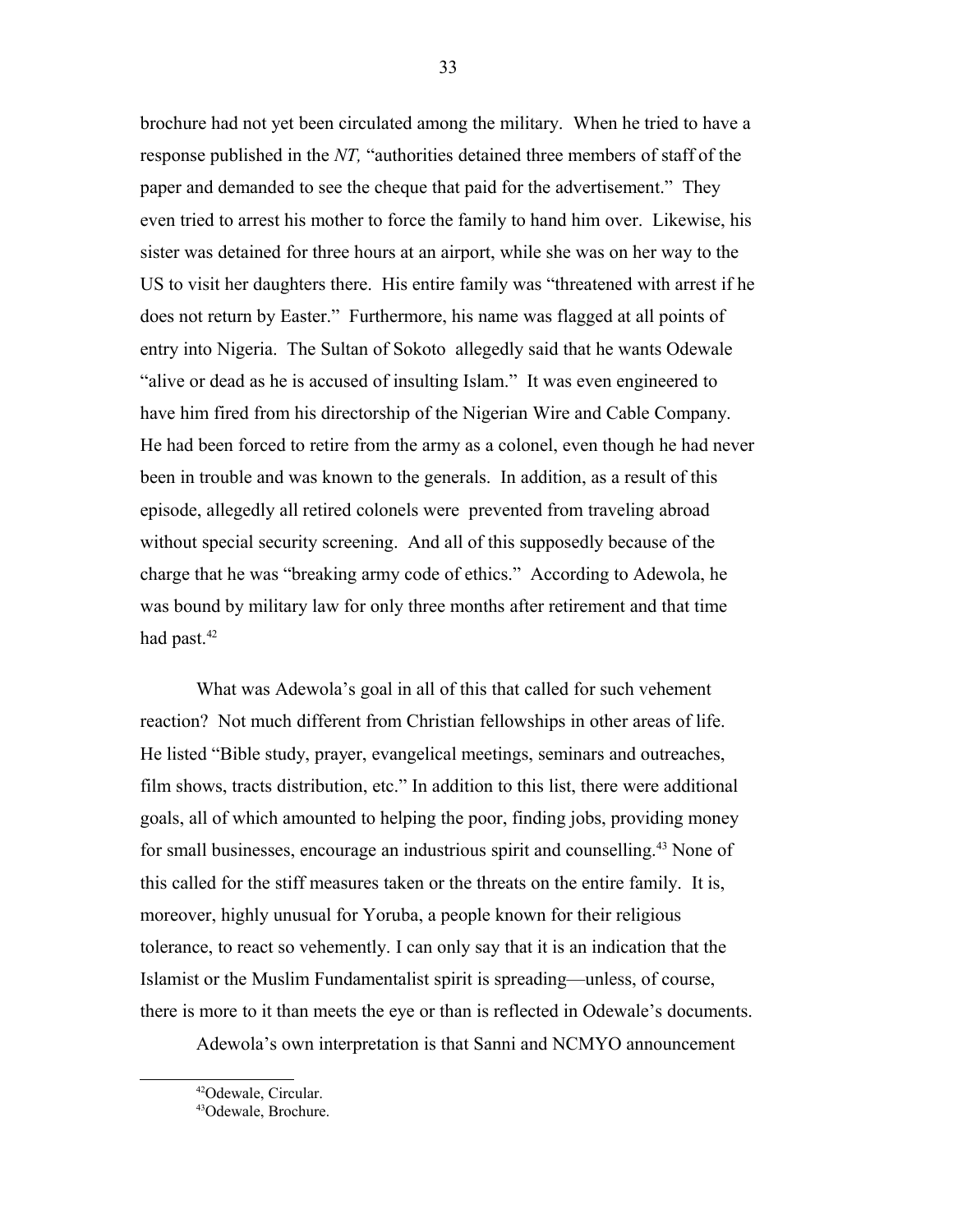was full of "mischievous and wicked insinuations." He wrote, "It is unfortunate that some people are quick to see red in any novel idea, no matter how laudable it may be." Sanni and his people "twisted the facts and allowed their wicked imagination to run so wild as to ascribe wrong intention for the…Fellowship." Indeed, their reaction was totally out of line and very extreme. It amounted to making a mountain out of a molehill, but that's what you do when your logic is overtaken by anger and deep suspicion. It was nonsense, according to Adewola to suggest that the Fellowship would end up "endangering the security of the nation" or that it would "create bad blood between Christians and Muslims." "It is a pity that we always kill every good idea or venture…in this country because of our intolerance of one another." These associations are found in many countries and are accepted there. The Fellowship is not even meant for military barracks! These people are simply "suspicious of everybody who is not in their camp."<sup>[44](#page-33-0)</sup>

I am reminded of the time I was encouraging a civil servant in Plateau State who wanted to start a Christian Fellowship among his colleagues to pray in order to enhance their sense of duty and efficiency as well as to reduce corruption. The ensuring ruckus led to several major headlines in *NS* and the man was transferred to a remote station. The squashing action was taken not by Muslims but by highly-placed Christian officials in "Christian" Jos! Some of these attended my church! This, in turn, was one up on the time my own mission authorities forbade me from cooperating with high Christian officials in the former Benue-Plateau State, who sought Biblical guidance for their official functions. So, for whatever reason, Muslims are not the only ones to fear and/or prevent Christian influence in national and state life! But the Adewola incident is definitely unique for its degree of overkill!

There is a group of Hausa people of considerable size called Maguzawa. They never became Muslim but retained their original African Traditional Religion, even though they have been heavily influenced by Islam. So here we have an indigenous Traditional community living in the midst of a sea of Muslims who are

<span id="page-33-0"></span><sup>44</sup>Odewale, 2 Dec/91.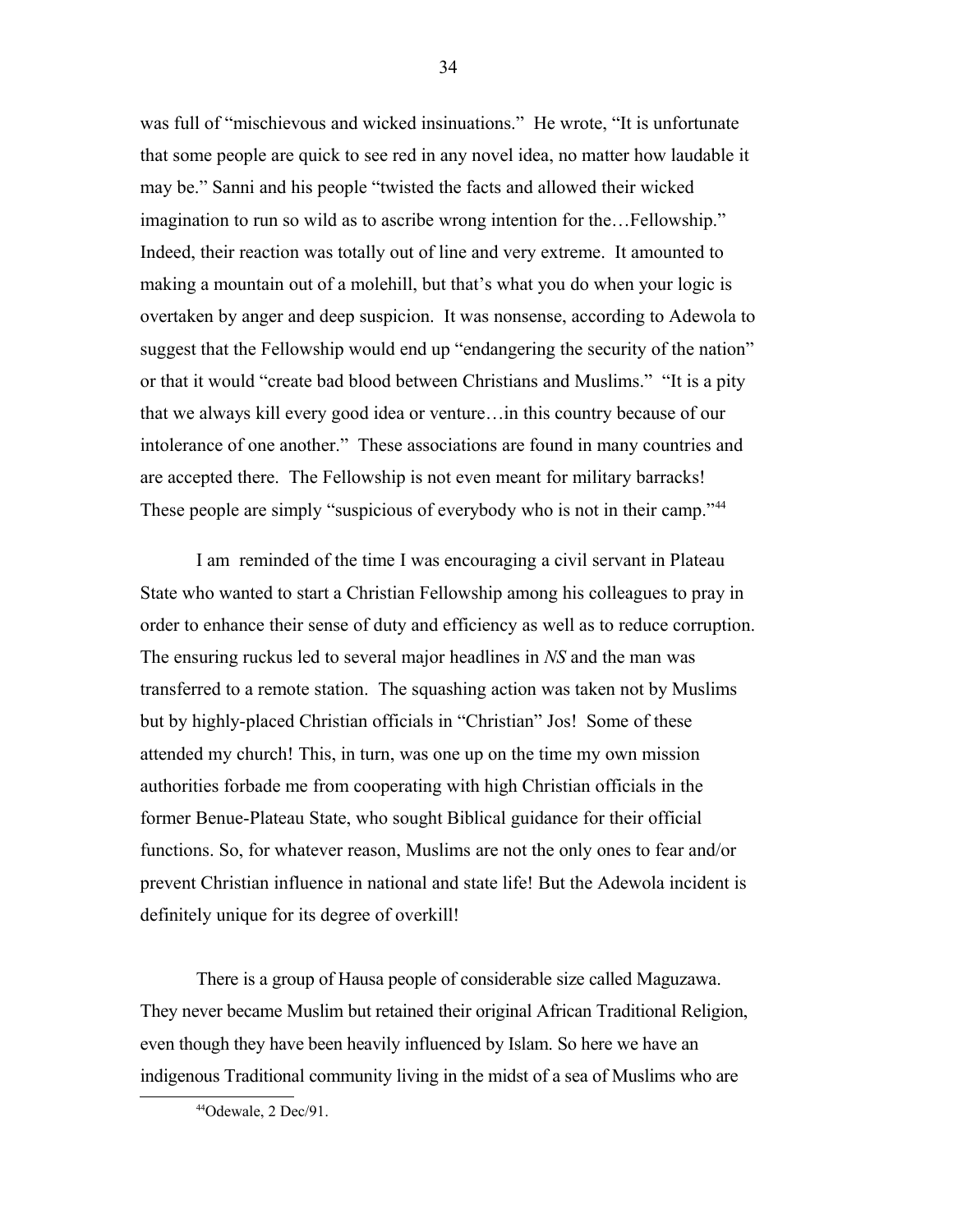their kinsmen. They were marginalized, partially by Muslims who regard them as *kafirai* and partially due to their conservative non-progressive Animist type of culture. So far I have not been able to determine whether any kind of *dhimmi* relationship was ever established with them. On the one hand, they would not qualify, since they were not among the "people of the book." On the other hand, neither they nor their culture were destroyed. In fact, it seems they lived quite peaceably among their Muslim kinsmen. I have not read either whether or not they were ever the target of Muslim slave raiders as were the non-Hausa Traditionalists to the south. Clarke does write that even though relations were fairly amicable, Maguzawa were taxed more heavily than were Muslims and they suffered "heavier state demands made on them." But being an asset as "hard workers and bold fighters," the Emir "was cautious not to alienate" them.<sup>[45](#page-34-0)</sup>

For decades there was little awareness of these obscure and marginalized people in the Nigerian church. However, as the missionary movement expanded into the north after independence, their existence was not only noted, but there was surprise as to their numbers. They were found everywhere, especially in rural Hausaland. The churches have moved in and begun serious work among them with the result that churches have sprung up among them in many places.

All of a sudden their peace was shattered. While they remained in their Traditional Religion, they were at least tolerated by their Muslim kinsmen, but as soon as they began to convert to Christianity persecution set in. Bode Opeseltan wrote an extensive and seemingly responsible report on the situation from which we draw for our last set of Nigerian stories.<sup>[46](#page-34-1)</sup> He opens as follows, "A minority group of Hausa Christians called the *Maguzawas* with tentacles in Katsina, Kaduna and Kano states has for almost one decade now been the victim of organized torture, persecution and oppression." They are "treated as infidels and scums for having the 'effrontery' to practice Christianity rather than Islam." Everywhere the "*Maguzawas* are groaning under various forms of persecutions exerted by their fellow Hausas."

<span id="page-34-0"></span><sup>45</sup> P. Clarke, 1984. P.13.

<span id="page-34-1"></span><sup>46</sup> B. Opeseltan, "Maguzawas—the Agony of Hausa Christians." *Nigerian Tribune*, 26 Nov/94, pp. 1-2. The very title of the article is offensive to the Hausa Muslim, for they insist that all their people are Muslim. The thought of Christians among them is intolerable. The rest of the summary of this report follows without further reference footnotes.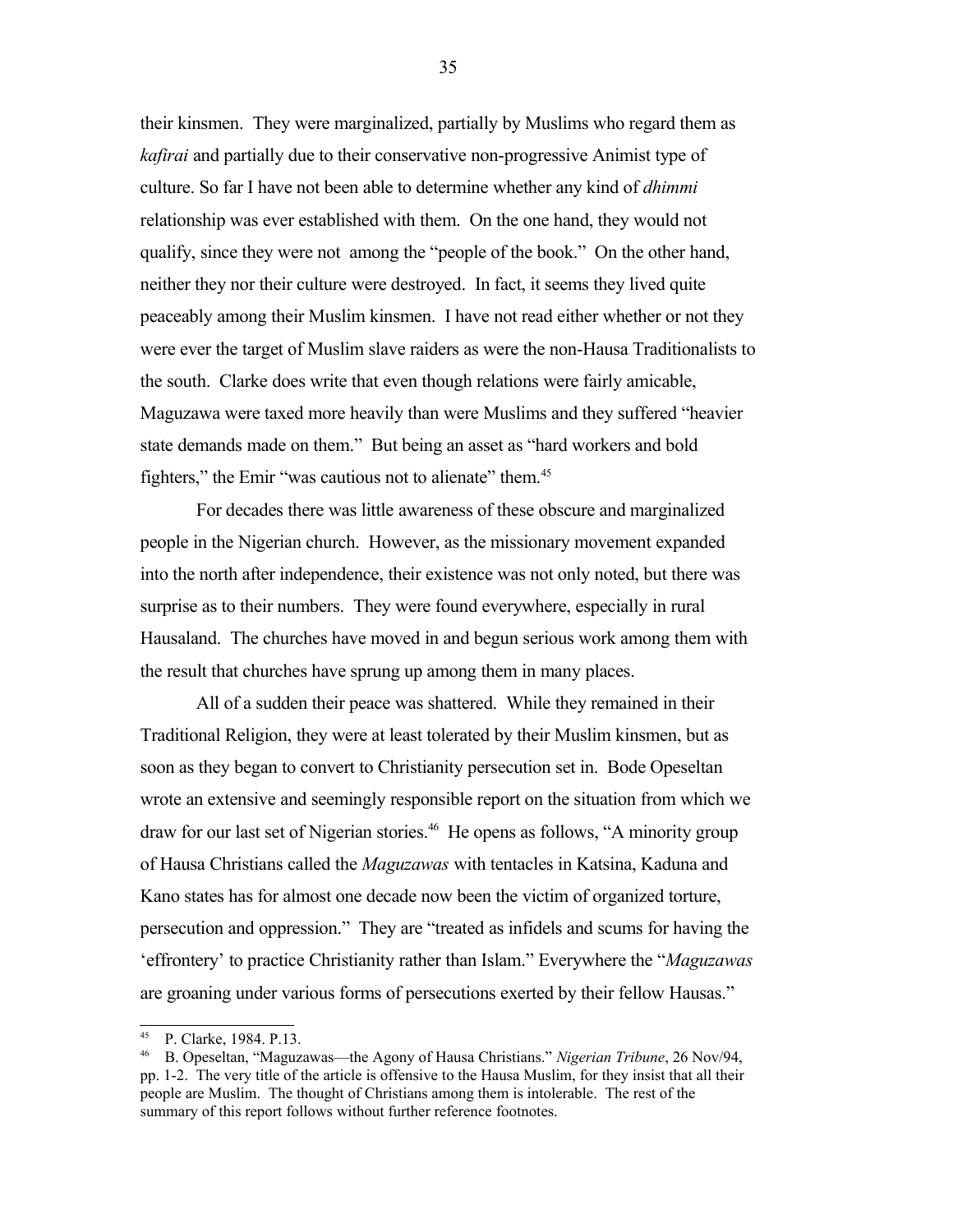Their "alleged sin is their resolve to embrace Christianity" and therefore they are "denied their rights and privileges including government patronage. They are also subjected to various forms of physical and psychological torture" and "to a reign of terror… they never witnessed when they were pagans…." Once they became Christians, "the Muslims rose against them, saying they should become Muslims or else they would be driven out of the land they occupy. When the new Christians of Musawa village built a church, the Muslims vandalised it. When Pastor Amedu reported this to Chief Salisu Jubril, the Chief promised to call the people to order, but, instead, he allegedly instigated his people to continue. A few years later, the church was burnt to the ground. The reason given was that it was built on land belonging to Muslims. Another form of vandalism was the destruction of their crops. Withholding government-distributed fertilizer from the Christians was also allegedly a common ploy by the same chief, though he never failed to demand their taxes. There was also physical abuse for which Christians went to court, but no details are given. However, the judge did threaten the Chief with arrest if the disturbances continued. The "strange" thing is that prior to their conversion, there had been good relationhips between the two parties.

Another witness, one Mrs. Rahila Yusuf, reported the same sort of situation. She said their troubles started when they became Christians in 1985. She continued, "Immediately we became Christians, they… came and said we should move out of their land if we failed to repent. They labeled us infidels and threatened to drive us out of our lands. Every day they mock us and insult us. They have also extended the harsh treatment to our children. Before the case was filed at the…court, they would prevent us from going to our farms and assault us." The culprits were awaiting the outcome of the court and then planned to drive the Christians away.

Another Christian witness, a ward head "Seriki Mato," said he "had been called all sorts of derogatory names like infidel and an unbeliever who did not know what he was doing...." He complained they were not getting government facilities such as clinics or schools, while the Muslims just down the road had been given a mosque and school by the government. He also objected that he did not receive his allotment of fertilizer from the government. Though there was a primary school in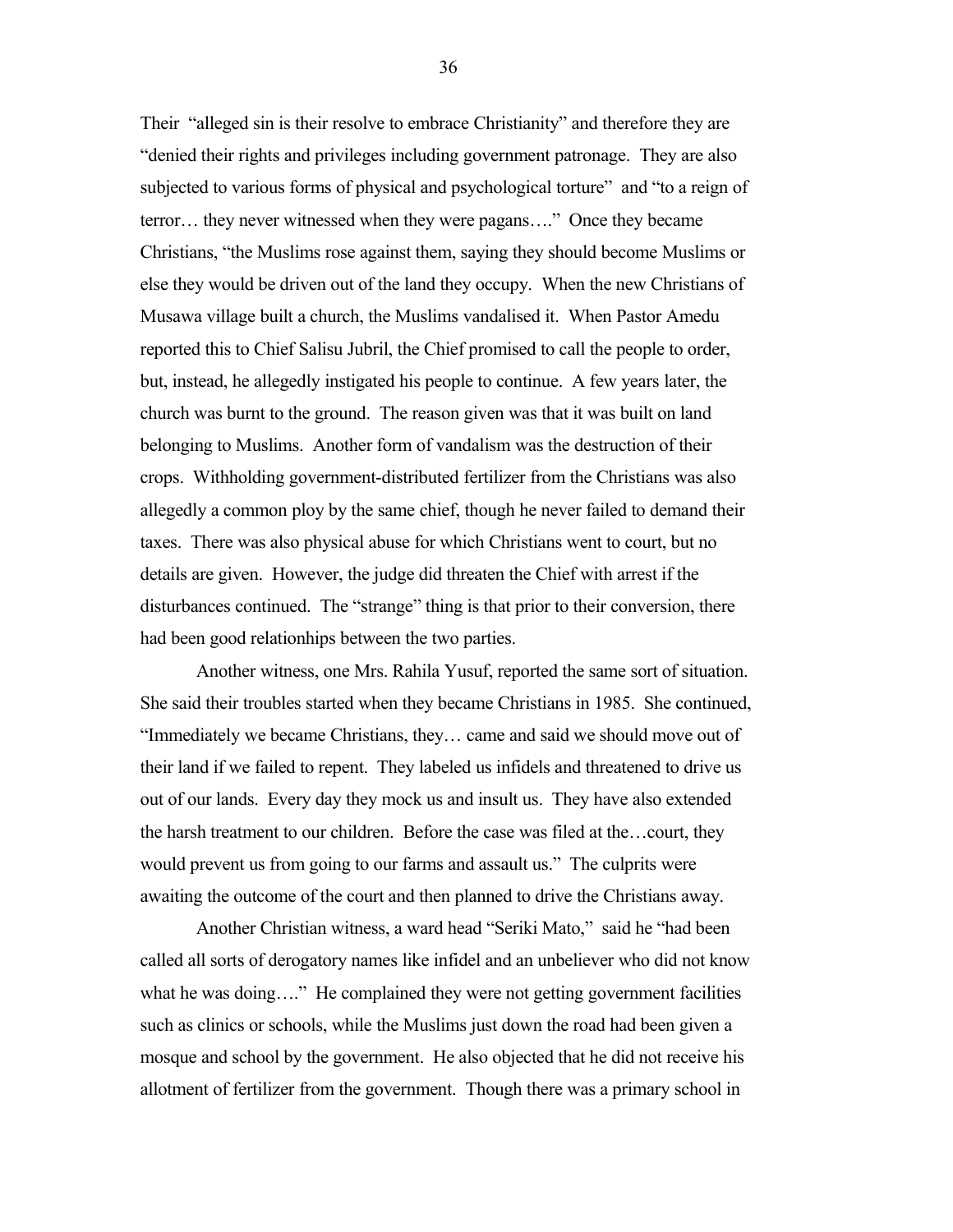the village, Christians did not enroll their children because it was too dangerous for them.

A more recent development was that some Maguzawa Christians would move away to other states, while others "who could no longer bear the heat caved in and became Muslim. Seriki Mato "named Ishaya Lanto and other members…who were forcefully converted to Islam. He also told… of one Musa who… was forcefully converted… but later fled to Katsina State where he has now reverted back to Christianity.." I will not continue these eye witness accounts lest the reader become either numbed or bored.

However, I do want to share the affirmation of these developments by Prof. Ishaya Audu, one of our "fathers." Coming from the same background, he has been very involved in supporting these new Christian communities and has personally taken me around some of these communities where I saw and heard some of these same things. Audu reported to Opeseltan that "the Hausa Muslims were bent on giving the world the impression that there were no Hausa Christians, adding that this was why Christians in the North came together under one umbrella to show that there are Hausa Christians." That umbrella is called "*Massihiyawa"* or "Followers of the Messiah."

The question is: Why do these Muslims persecute their kinfolk now, when they have actually climbed the Muslim hierarchical ladder from "pagan" to Christian, to the People of the Book for whom Muslims are supposed to have greater respect and a closer sense of affinity? And why did the Muslims do so little in earlier times to convert them to Islam? One possible answer is that, since they were subject to heavy taxation, converting them to Islam would have dried up a source of income. A tradition of live and let live had apparently been established.

However, since the cessation of slave raids under colonialism, as elsewhere, the frosty relationships with the Muslim community thawed and Muslim ways began to slowly penetrate their culture. Gilliland describes their relationship to the Hausa Muslims. On the surface the Maguzawa look like Muslims. Much of their Traditional religion has been erased and they have